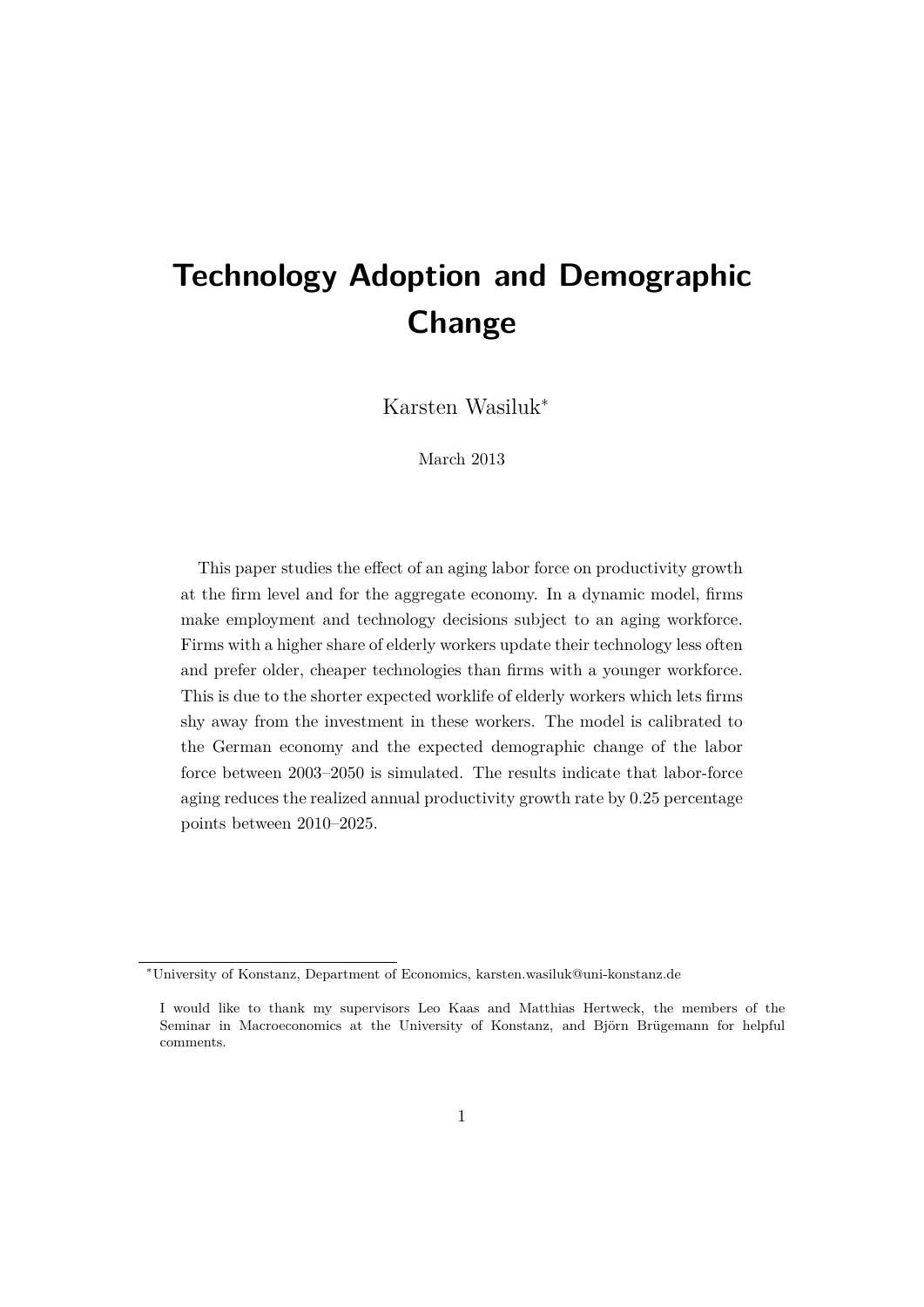# **1 Introduction**

Demographic change is going to impose major challenges to the industrialized countries in the 21st century. One of its consequences are massive changes in the age composition of the labor force. In many OECD countries, the share of workers aged 55 and above in the labor force will increase by 50–100% between 2000–2030. This paper focuses on the impact of labor-force aging on productivity growth. Several empirical studies have investigated this link. [Tang and MacLeod](#page-27-0) [\(2006\)](#page-27-0) find that a one-percent increase in the share of workers aged 55 and above reduces productivity growth in Canadian provinces by 0.07%. Two studies by [Feyrer](#page-26-0) [\(2007\)](#page-26-0) and [Werding](#page-28-0) [\(2008\)](#page-28-0) analyse the relationship between the age composition of the labor force and TFP for a panel of 27 OECD countries and other countries for the period 1960-2000. They find a positive effect on productivity for workers aged 40–49 but negative effects for workers aged 50 and above. A study by Grönqvist [\(2009\)](#page-26-1) using industry-level for Finland between 1971–2005 finds that an increase of the share of workers aged 55 and above by  $1\%$  lowers annual labor productivity growth by about 0.22 percentage points.

The aim of this paper is to provide a model that allows to explain these effects of the age composition of the labor force on productivity and to quantify the impact of labor-force aging on productivity growth. To do this, I develop a dynamic general equilibrium model in which firms are able to adjust their workforce and to adapt new technologies. The economy is populated with overlapping generations of workers that undergo a stochastic aging process. Due to this aging process, the workforce composition in each firm changes constantly over time. It is shown that firms that employ a higher share of elderly workers update their technology less frequently than firms with younger employees because they fear that investment in training workers for a new technology can not be recuperated as the expected remaining worklife is too short. Also firms with a high share of older workers prefer to adopt non-state-of-the-art technologies at a lower adoption cost to reduce the investment in their elderly workers.

The model is calibrated to match current German data to simulate the projected changes in the age composition of the labor force for the period 2003–2050. An important factor in the analysis of labor-force aging is the fact that demographic change is accompanied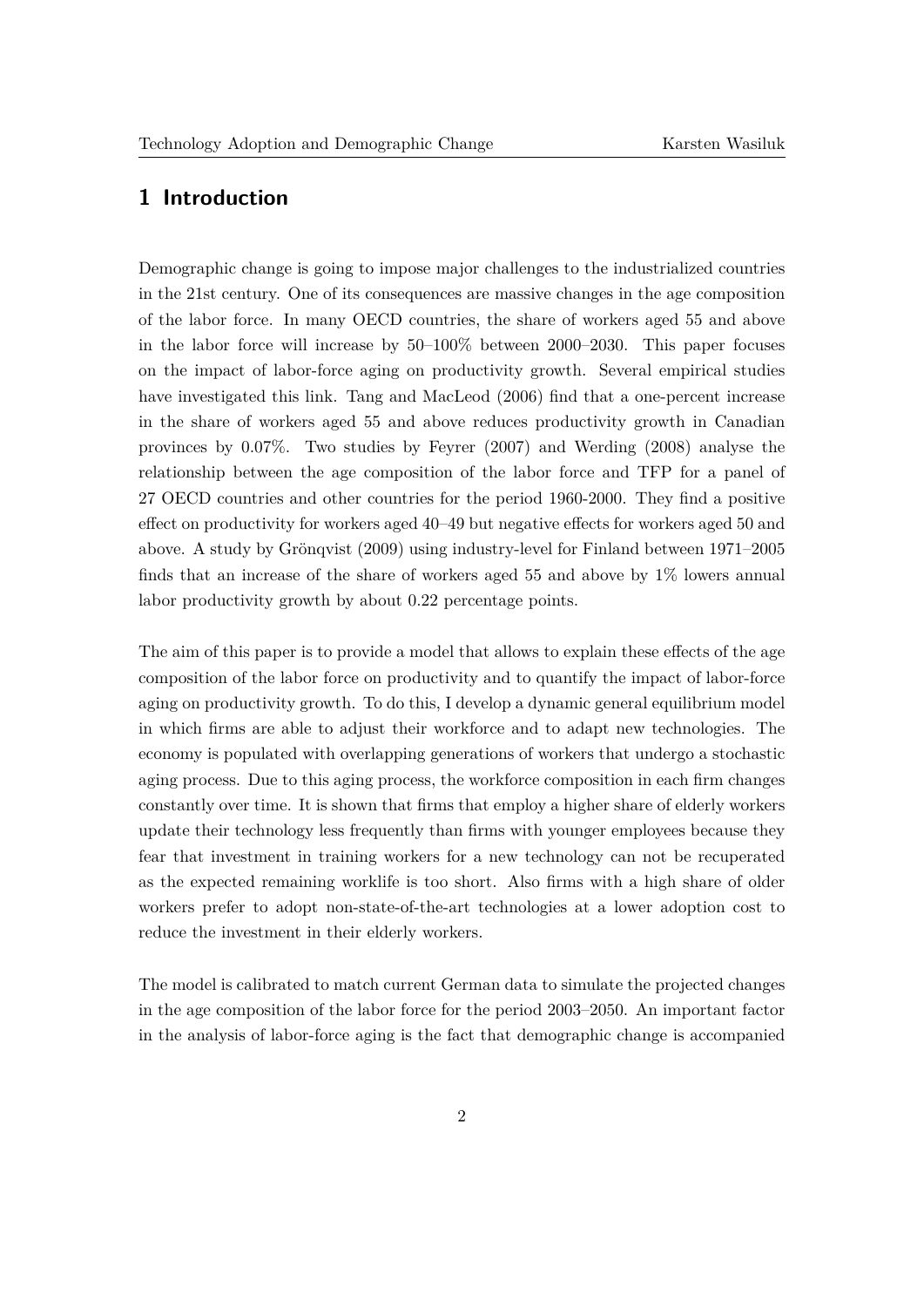by an increase in the average retirement age in Germany. The simulation allows to disentangle the two effects. It is shown that demographic change for itself lowers annual productivity growth between 2010–2025 by 0.24 percentage points on average. In monetary units, this implies a loss of GDP of approximately 156bn in constant 2000 US\$ for this period.

Taking the change in the average retirement age into account does not change the results significantly as the resulting positive effect at the micro-level, shorter updating intervals, and the negative effect at the macro-level, more firms with older workers, outbalance each other. As a policy experiment, the average retirement age in the simulation is increased by three additional years from 2015 onward. It turns out that the cost of demographic change are somewhat lowered, however, the impact is very small. A comparison of the simulation results to other studies indicate that the model's results are in a plausible range. Since the model focuses only on a single mechanism by which labor force aging effects productivity growth, it is quite possible that the results understate the negative impact of labor-force aging on productivity growth.

There exist only few papers that are directly related to my work. General assessments on the relationship between worker age and productivity argue that older workers are not well prepared for new technologies as economic skill obsolescence reduces their productivity over time [\(de Grip and van Loo,](#page-26-2) [2002;](#page-26-2) [Rosen,](#page-27-1) [1975\)](#page-27-1) and that they are less able to adapt to new technologies [\(Skirbekk,](#page-27-2) [2004;](#page-27-2) [Weinberg,](#page-27-3) [2004\)](#page-27-3). Another possible explanation for reduced productivity of elderly workers that is not based on the assessment of cognitive abilities is the fact that the short remaining worklife duration of older workers makes investment in training for new technologies less attractive. The importance of this link is illustrated by a study by Klös  $(2000)$  which shows that only 5% of employees aged 50-55 and only 1% of employees above 55 receive on-the-job-training in Germany.

The latter idea is used in a model by [Swanson et al.](#page-27-4) [\(1997\)](#page-27-4), which is conceptually close to the model presented in this paper. In their model, individuals decide on adopting new technologies, working and leisure in a life-cycle model with an exogenously moving technological frontier. The authors show that individuals stop to adopt new technologies in the later stages of their lives as the investment could otherwise not be recuperated.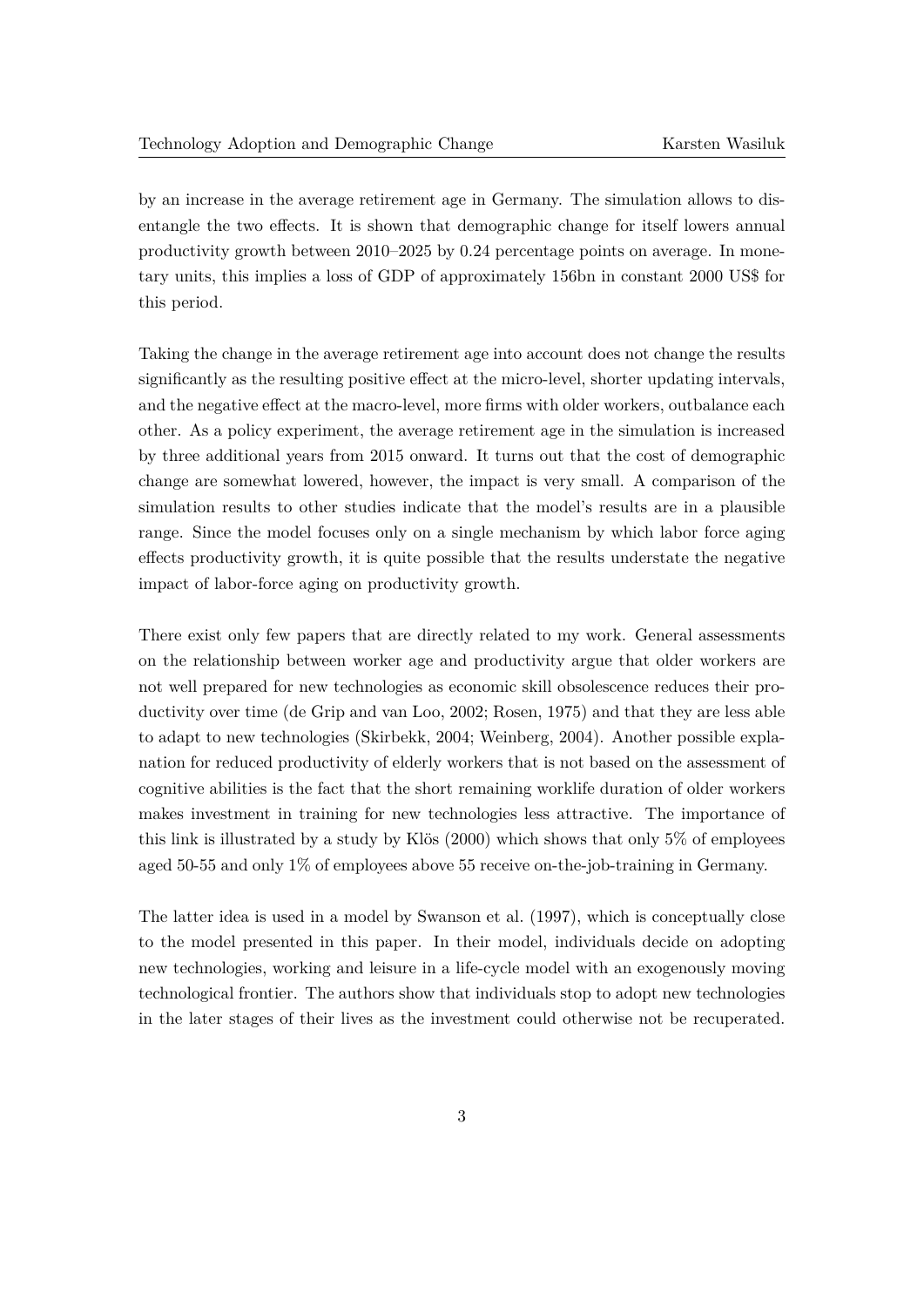They also suggest that this mechanism leads to lower realized technological progress when the population ages. A very similar paper is [Ahituv and Zeira](#page-26-4) [\(2000\)](#page-26-4) in which old workers decide between working with an old technology, adopt a new technology and early retirement. My model differs from these papers in that the decision to train workers for a new technology is shifted to the firm which plans its hiring and technology decisions over multiple periods.

[Langot and Moreno-Galbis](#page-27-5) [\(2008\)](#page-27-5) analyze the technology adoption decision from the view of a firm that employs a single worker who ages stochastically. Their paper is nested in the job-search theory and the focus lies on whether technological progress is beneficial for the employment prospects of old workers or not. Nevertheless, their paper shares some results with the paper presented here: old-worker firms update their technology less often than young-worker firms, a higher training cost for new technologies decreases the updating frequency whereas a higher rate of exogenous technological progress increases it. The model developed here differs from the previous studies in that the focus here is on the technology decision by firms and that firms employ a heterogeneous workforce that changes all the time. With this the model is able to replicate a dynamic environment with rich firm dynamics that allows to quantify the expected impact of labor-force aging and changes in the average retirement age.

The results of the model are in line with the findings of empirical studies on technology adoption at the firm level: for French private sector firms between 1998–2000, [Aubert](#page-26-5) [et al.](#page-26-5) [\(2006\)](#page-26-5) find that innovative firms have a lower wage bill-share of older workers. [Meyer](#page-27-6) [\(2007,](#page-27-6) [2009\)](#page-27-7) shows that an older workforce in firms leads to less technology adoption in German small and medium-sized firms in 2005 and this effect increases with worker age beginning from the age of 30. A study by [Malmberg et al.](#page-27-8) [\(2008\)](#page-27-8) analyses the productivity of Swedish manufacturing and mining enterprises between 1985–96 finds that firms with a higher share of employees aged 50 and above are generally less productive though more productive when technology is controlled for. This implies that firms with an older workforce use on average less productive technologies.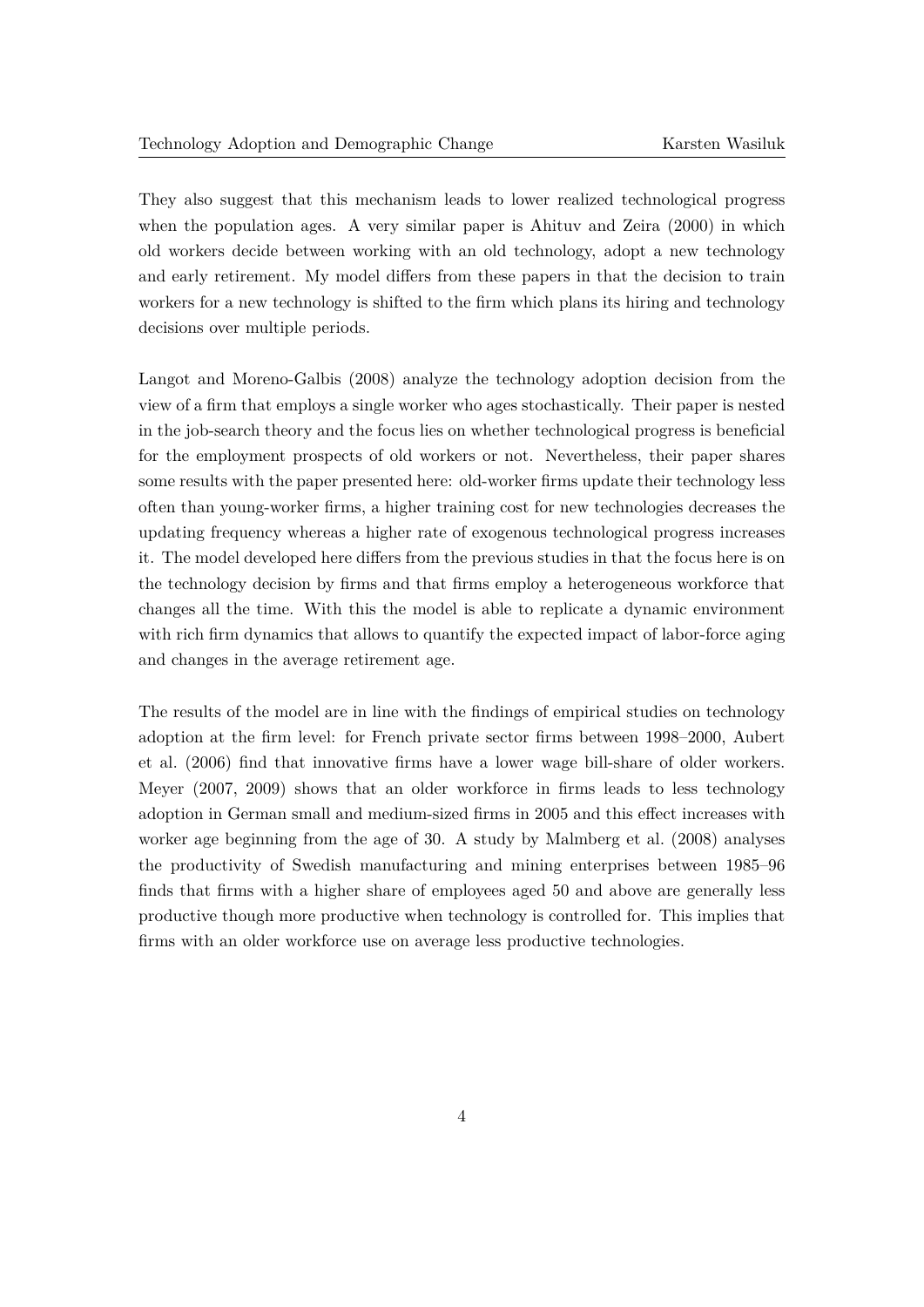# **2 The Model**

The model analyses firm dynamics in a competitive economy in a similar framework as [Hopenhayn and Rogerson](#page-26-6) [\(1993\)](#page-26-6), where firms expand or contract, make technology choices and enter or exit the market. In their decisions, firms take into account workforce aging with overlapping generations of workers.

## **Workers and Firms**

The economy is populated by a continuum of firms and workers. New workers enter every period as young workers, turn into old workers and finally exit the labor market, determined by a stochastic aging process. All variables referring to young workers will be denoted by subindex *y* whereas *o* is used to indicate old workers. The exogenous probability of becoming old for a young worker is given by  $\lambda_y$  and the exogenous probability of retirement for an old worker is  $\lambda_o$ . Consequently, workers are young for  $1/\lambda_y$ periods on average whereas the expected worklife duration of an old worker is  $1/\lambda_o$  periods. Employed workers separate from firms with exogenous probabilities *q<sup>y</sup>* and *q<sup>o</sup>* or when exiting the labor market. Apart from the expected remaining time in the labor market and the exogenous separation probabilities, old and young workers are equal in all respects. In particular, this means that there are no experience effects or learning on the job on the one hand and no loss of human capital or falling individual productivity on the other hand. This assumption is made to isolate the impact of the expected remaining worklife on training and its effect on technology adoption.

The evolution of the economy's workforce is given by:

$$
P_{y,(t+1)} = (1 - \lambda_y) \cdot P_{y,t} + P_{y,t}^N,\tag{1}
$$

$$
P_{o,(t+1)} = \lambda_y \cdot P_{y,t} + (1 - \lambda_o) \cdot P_{o,t},\tag{2}
$$

where  $P_{y,t}$  and  $P_{o,t}$  denote the mass of young and old workers in the economy respectively and  $P_{y,t}^N$  denotes the inflow of new young workers in a period.

Workers are employed by firms for which labor is the only input. Each single firm employs a mass of young and old workers that are hired in frictionless, competitive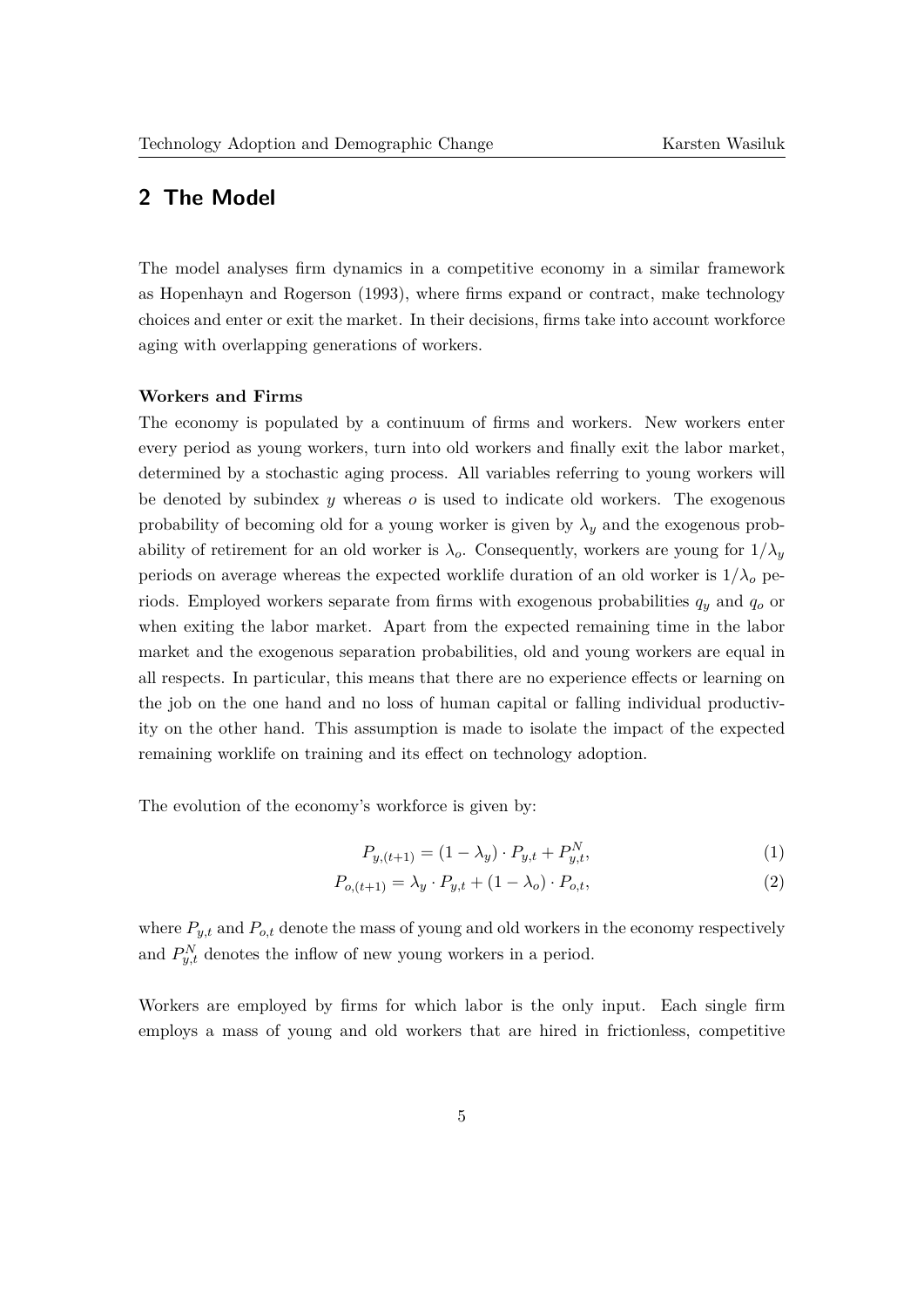markets at wage rates  $w_{y,t}$  and  $w_{o,t}$  and hiring cost  $c_{N,t}$  per worker. All firms produce an identical good which is taken as the economy's numeraire and discount profits at a common, exogenous discount rate *r*. Firms can enter the market at a positive entry cost  $c_{E,t}$  and exit with exogenous probability  $\delta$ . The free entry condition ensures zero expected profits prior to entering.

A firm's production function is given by

$$
Y_t^i = A_t^i F(y_t^i + o_t^i). \tag{3}
$$

where  $y_t^i$  and  $o_t^i$  denote the total number of young and old workers employed by the respective firm at time  $t$  and  $A_t^i$  is a productivity parameter that depends on the technology that the firm currently uses. The function  $F(x)$  exhibits decreasing returns to scale to restrict the firm's size.

#### **Technological Progress**

The economy features exogenous technological progress so that a new technology arrives in every period. New technologies increase the productivity frontier by a constant factor *g* so that the productivity parameter evolves according to

$$
A_{t+1} = (1+g) \cdot A_t.
$$
 (4)

A firm has two options for adopting new technologies. It can either adopt the newest technology  $A_t$  or a technology that is  $B$  steps away from the technological frontier  $A_{t-B}$ . To adopt a production technology, a firm has to train its workers to use it. This implies that technology is embodied in the workers of a firm. All workers within a firm need to use the same technology and a firm cannot split itself into two entities that use different technologies. If a firm hires new workers, it has to train them for the technology that is currently used in the firm.

Training cost is a fixed cost per worker and depends on the type of technology that is adopted. The training cost for the newest technology  $A_t$  is denoted by  $c_{T,t}$  while adopting the older technology  $A_{t-B}$  involves the costs  $\beta \cdot c_{T,t}$  where  $0 < \beta < 1$ . If a firm hires new workers without upgrading its technology, the training cost for new workers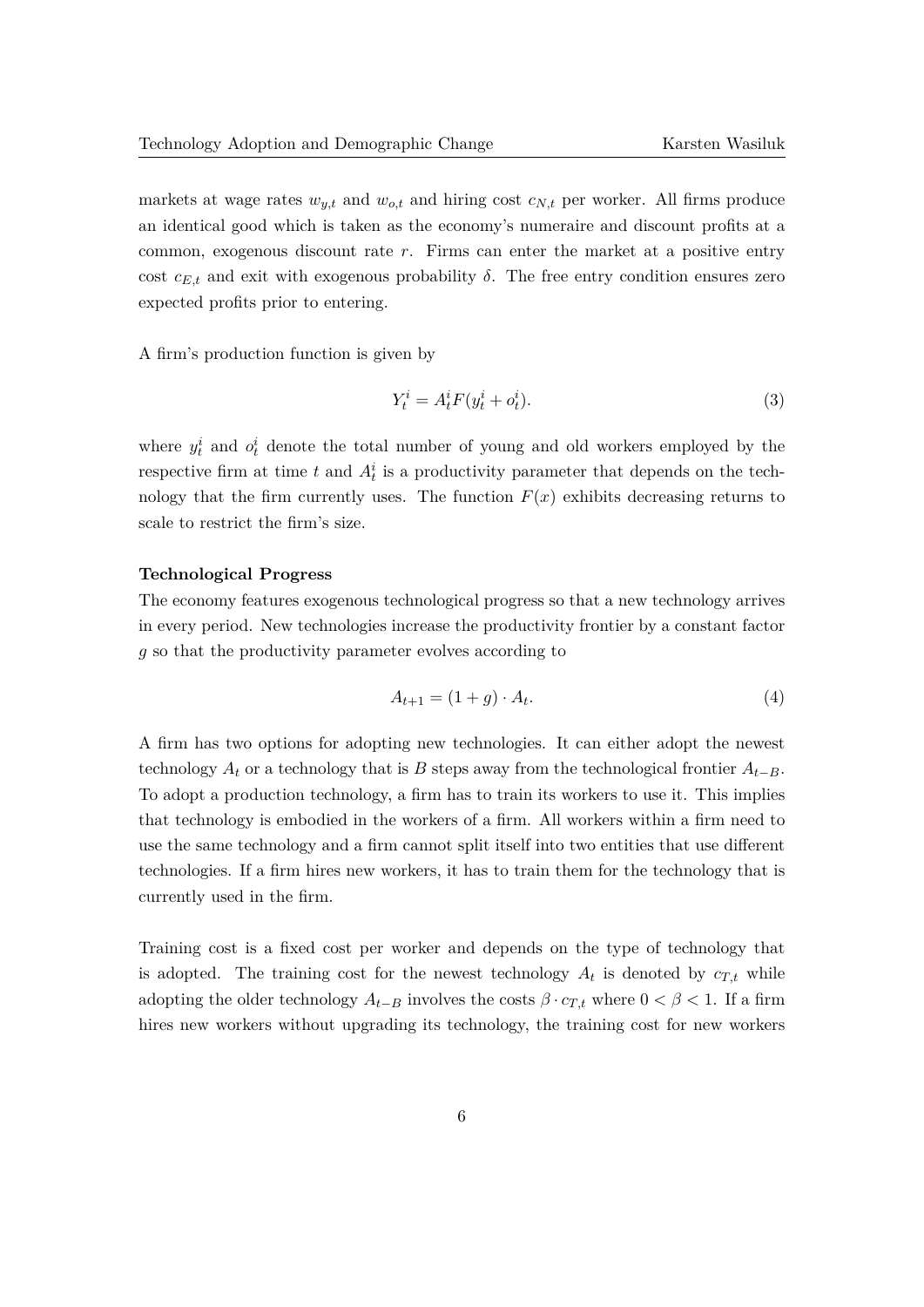is  $c_{T,t}$  if the firm's technology is  $A_t^i \in [A_t, A_{t-B}]$  and  $\beta \cdot c_{T,t}$  if  $A_t^i < A_{t-B}$ . The training costs comprise all direct and indirect costs of adopting a new technology. This includes monetary training costs, lost production for the time of training, and lower production for the time that workers needs until they are experienced enough with the new technology to become more productive than with the old technology ( see e.g. [Helpman and Rangel](#page-26-7) [\(1999\)](#page-26-7)). When a firm decides to use a different technology, all of its workers have to be trained for it. Worker training is firm specific, hence a worker who changes his employer has to be trained anew, irrespective of the previous trainings he received. This implies that training costs are borne by the employing firm, not by the worker [\(Becker,](#page-26-8) [1962\)](#page-26-8).

Since technology progresses every period, all cost constants and wages are expressed in efficiency units relative to the technological frontier and written without time index, i.e. the actual costs are multiplied by  $p(t) = (1+g)^t$ , e.g.  $c_{T,t} = (1+g)^t c_T$ . This ensures the existence of a steady state equilibrium on the growth path.

## **Timing of Events**

Each period starts with production where output is determined by the technology that a firm decided to adopt in the preceding period. Thereafter, the existing firms, together with new firms that enter the market, hire young and old workers or lay off part of their workforce and decide whether to upgrade to a new technology in the next period. At the end of the period, firm exit and worker aging and separation take place.

# <span id="page-6-0"></span>**3 Equilibrium**

In this section I focus on a stationary equilibrium along a balanced growth path. The simulation of demographic change does of course conflict with a stationary equilibrium but it will be explained later in the paper how both can be combined.

## **The firm's problem**

Along the balanced growth path, the problem of an active firm that employs a mass of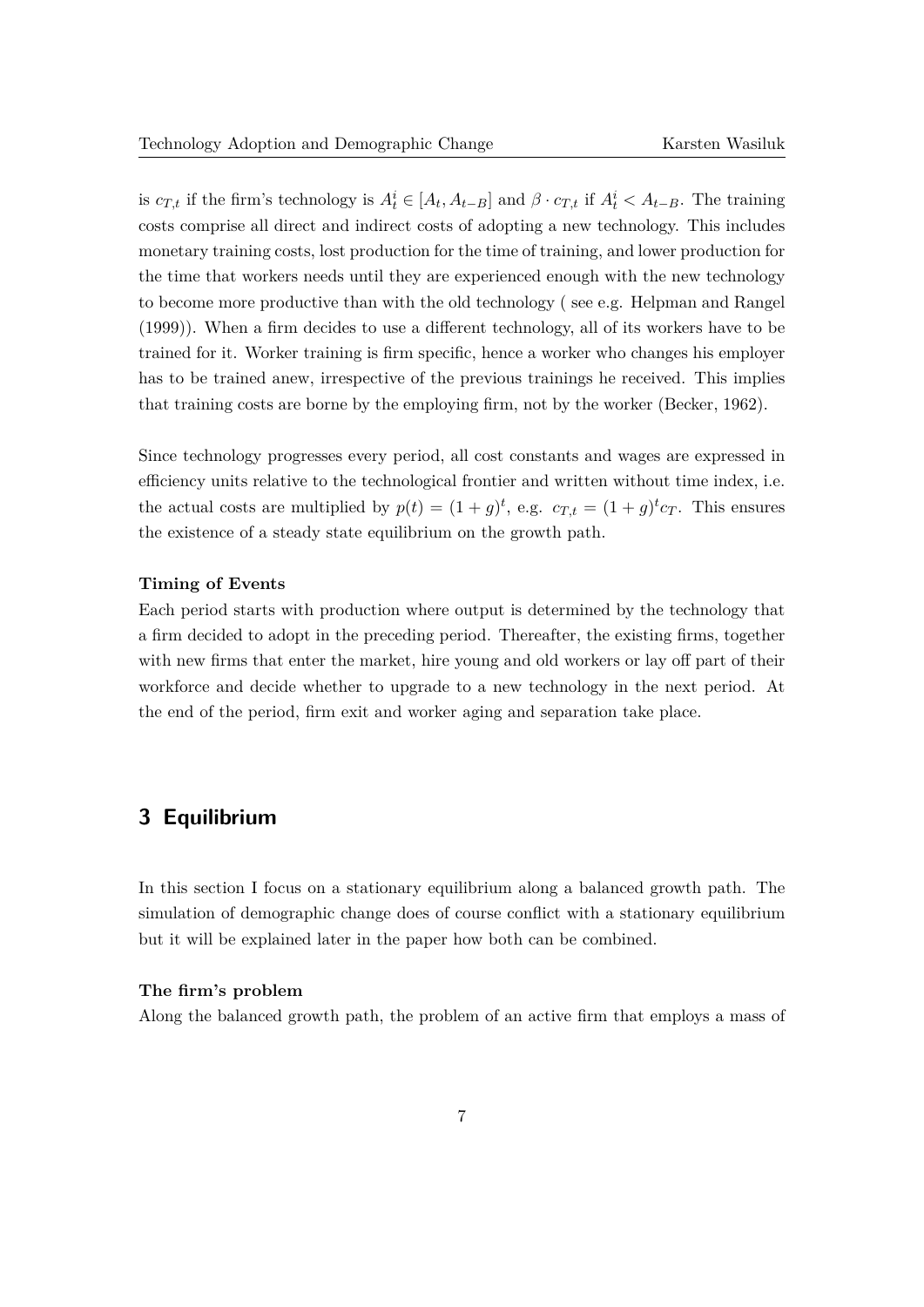*y* young workers and a mass of *o* old workers at given wages in efficiency units *wy, w<sup>o</sup>* [1](#page-0-0) and uses technology  $A_{(k)}$ , which has a distance of  $k$  stages to the latest technology, can be expressed recursively in efficiency units as

$$
v(y, o, k) = (1 + g)^{-k} F(y + o) - y \cdot w_y - o \cdot w_o
$$
  
+ 
$$
\max_{y', o', k'} \left\{ - (c_N + c_T(k)) (y^H + o^H) + \frac{1 - \delta}{1 + r} v(y', o', k + 1) \cdot (1 + g), \right\}
$$
  
- 
$$
c_T(y - y^F + o - o^F) + (c_N + c_T) (y^H + o^H) + \frac{1 - \delta}{1 + r} v(y', o', 0) \cdot (1 + g),
$$
  
- 
$$
\beta c_T(y - y^F + o - o^F) + (c_N + \beta c_T) (y^H + o^H) \frac{1 - \delta}{1 + r} v(y', o', B) \cdot (1 + g) \right\},
$$

s.t. 
$$
y' = (1 - \lambda_y)(1 - q_y) \cdot [y + y^H - y^F]
$$
 (6)

<span id="page-7-1"></span><span id="page-7-0"></span>
$$
o' = (1 - \lambda_o)(1 - q_o) \cdot \left[ (o + o^H - o^F) \right] + \lambda_y (1 - q_y) \cdot \left[ y + y^H - y^F \right],
$$
  
\n
$$
c_T(k) = \begin{cases} c_T & \text{for } k < B \\ \beta \cdot c_T & \text{for } k \ge B \end{cases}
$$
 (7)

where  $y^H$ ,  $o^H$  and  $y^F$ ,  $o^F$  denote hired and fired young and old workers respectively.

A firm's value is given by its instantaneous profit, that is output net of wage payments, and the discounted future value of the firm which depends on the firm's optimal policy decisions with regard to the amount of young and old workers it employs in the next period and on the technology it uses in the next period. A firm decides in every period on the optimal employment of young and old workers in the next period, given its technology decision and with respect to equations [\(6\)](#page-7-0) and [\(7\)](#page-7-1). Regarding its technology, a firm has three options: First, it can continue with its current production technology, second, it can update to the newest technology at cost  $c_T$  per worker, and third, it can update its technology to the level *B* steps behind the technological frontier at cost  $\beta \cdot c_T$ per worker. If a firm decides to continue its actual technology and hires new workers,

<sup>1</sup> In a stationary equilibrium, wages in efficiency units *wy, w<sup>o</sup>* are constant over time and for each period, wages are given by  $w_{y/o,t} = (1+g)^t w_{y/o}$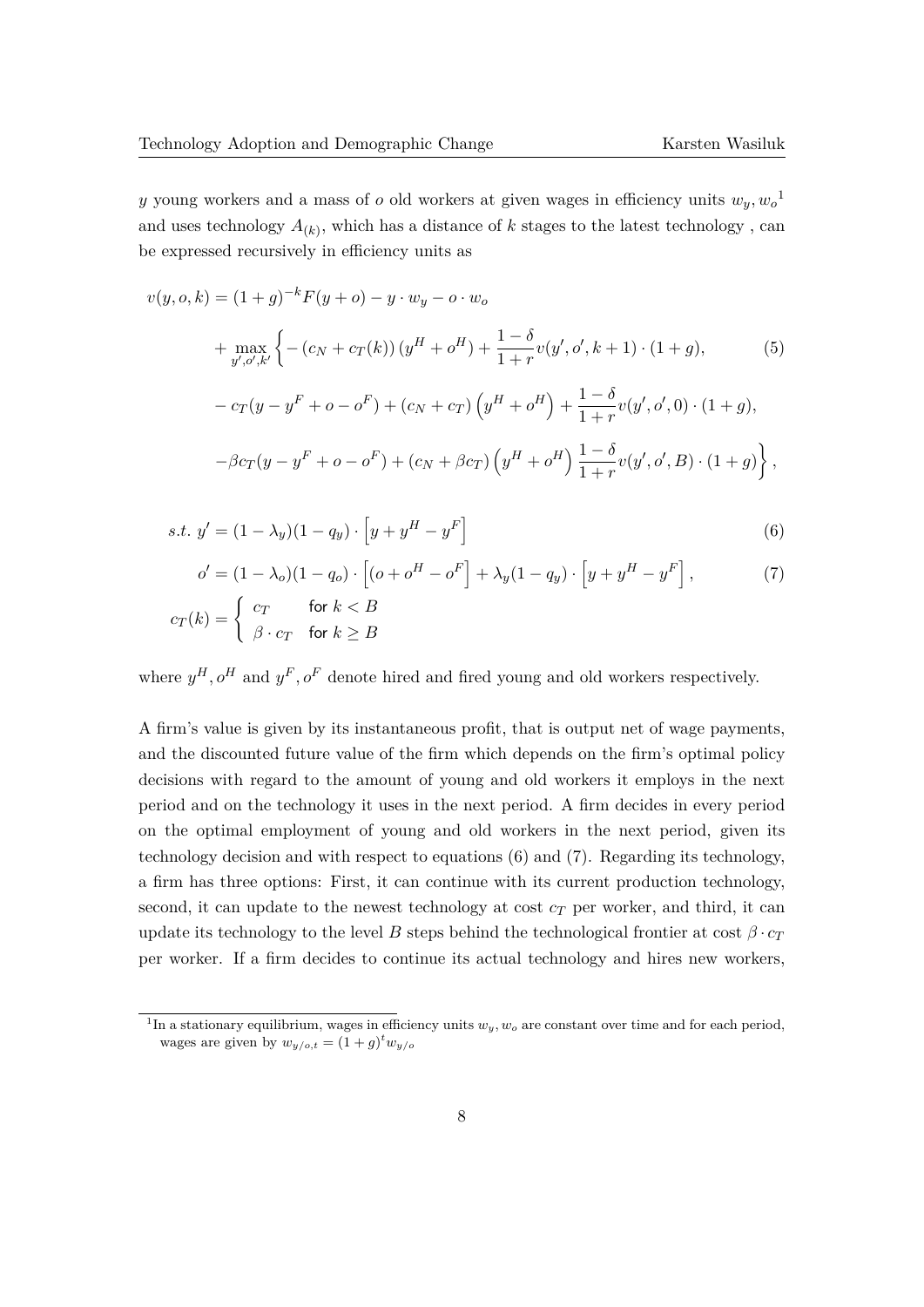training cost per worker are  $c<sub>T</sub>$  if the firm is less than *B* steps behind the technological frontier and  $\beta \cdot c_T$  if the firm is further behind the frontier.

The state of a firm is completely described by the mass of young and old workers it employs and the technology it uses. The state of the economy is given by the distribution of state variables for all individual firms and is expressed as a measure over triples  $\mu(y, o, k)$ , which is invariant in the stationary equilibrium.<sup>[2](#page-0-0)</sup> The optimal employment decisions for young and old workers are denoted  $N_y(y, o, k)$  and  $N_o(y, o, k)$  respectively, the optimal technology decision is denoted  $X(y, o, k) \in \{0, B, k+1\}.$ 

#### **Entry of new firms and wages**

Entry is free, therefore entering firms must expect zero profits. For entering firms, two technology choices are possible: they can either adopt the newest technology  $A_{(0)}$  or the vintage technology  $A_{(B)}$  at their respective costs. The zero-profit conditions for the two options are given by:

<span id="page-8-1"></span><span id="page-8-0"></span>
$$
\frac{1-\delta}{1+r}v(y',o',0) - c_E - (c_N + c_T)\left(y^H + o^H\right) \le 0 \quad \forall \ y^H, o^H \ge 0,
$$
\n(8)

$$
\frac{1-\delta}{1+r}v(y',o',B) - c_E - (c_N + \beta c_T)\left(y^H + o^H\right) \le 0 \quad \forall \ y^H, o^H \ge 0,
$$
\n(9)

where  $y^H$ ,  $o^H$  denote the masses of young and old workers that an entrant hires and  $y'$ and  $o'$  give the labor force in the next period according to  $(6)$  and  $(7)$  respectively. Since the model features exogenous firm exit, a stationary equilibrium necessarily requires positive entry of firms. Therefore at least one of the two zero-profit conditions must be binding, that is one combination  $y^H$ ,  $o^H$  exists for which a zero-profit condition is binding. Depending on the model's parameters, especially  $\beta$  and  $B$ , it is possible that two types of entrants exist, where one type chooses the newest technology  $A_{(0)}$  and one type chooses the vintage technology  $A_{(B)}$ . Otherwise it can turn out that only one technology choice is attractive for entering firms, so that only one entrant type exists and either all entering firms adopt the newest technology  $A_{(0)}$  or all entrants adopt the vintage technology  $A_{(B)}$ . Together with simultaneous labor market clearing for both

<sup>&</sup>lt;sup>2</sup>In the numerical solution where *y* and *o* are restricted to a finite number of values,  $\mu(y, o, k)$  can be represented as a three-dimensional matrix where each element gives the mass of firms in a particular state.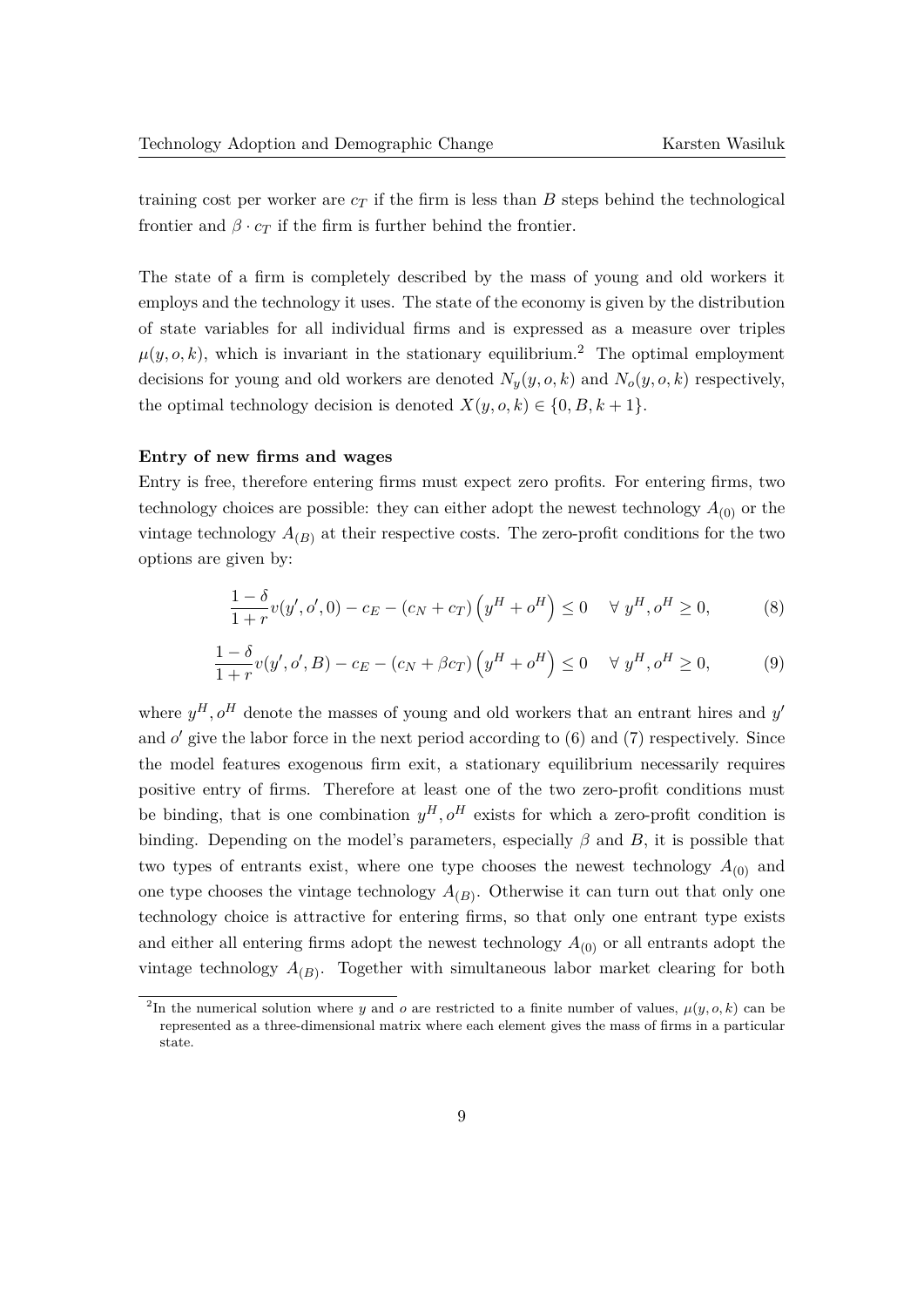types of workers, equations [\(8](#page-8-0) and [\(9\)](#page-8-1) determine the wage rates  $w_y, w_o$ . The fact that the entrants' technologies move with the technological frontier ensures that wages grow with the rate of technological progress and are constant in efficiency units.

Entering firms are completely described by their employment decision and the chosen technology. The distribution of entrants is therefore expressed as a measure over triples which is denoted as  $\mu^{N}\left(y^{H}, o^{H}, k\right)$ . With this, enough information has been collected to trace the evolution of the economy. At the beginning of period  $t$ , let the incumbents be summarized by the measure  $\mu$ . Incumbents make optimal employment decisions, using  $N_y(y, o, k)$  and  $N_o(y, o, k)$  and decide on technology upgrading using  $X(y, o, k)$ . At the same time, new firms summarized by the measure  $\mu^N$  enter the economy and hire the remaining workers that are not employed by incumbent firms. After workers have separated from firms with probabilities  $q_y$  and  $q_o$  and aged according to aging probabilities  $\lambda_y$  and  $\lambda_o$  and firms have exited with probability  $\delta$ , the aggregate state of the economy for period  $(t + 1)$  is given by the measure  $\mu'$ . The transition from  $\mu$  to  $\mu'$ is written as  $\mu' = T(\mu, \mu^N, w_y, w_o)$ . The wage rates for young and old workers appear in the operator *T* as they determine the decision rules of incumbent and entering firms.

#### **Labor markets**

In a stationary equilibrium without changes in the age composition of the population, the inflow of young workers must equal the outflow of old workers in every period, so  $P_y^N = \lambda_o \cdot P_o$ . The mass of the total workforce is normalized to one, so the supply of old and young workers in the labor market is given by:

$$
L_y^s = P_y = \frac{\lambda_o}{\lambda_y + \lambda_o},\tag{10}
$$

$$
L_o^s = P_o = \frac{\lambda_y}{\lambda_y + \lambda_o}.\tag{11}
$$

Total demand for young and old workers by incumbents and entrants is given by:

$$
L_y^d(\mu, \mu^N, w_y, w_o) = \int N_y(y, o, k, w_y, w_o) d\mu(y, o, k) + \int y^H d\mu^N \left( y^H, o^H, k \right), \quad (12)
$$

$$
L_o^d(\mu, \mu^N, w_y, w_o) = \int N_o(y, o, k, w_y, w_o) d\mu(y, o, k) + \int o^H d\mu^N \left( y^H, o^H, k \right).
$$
 (13)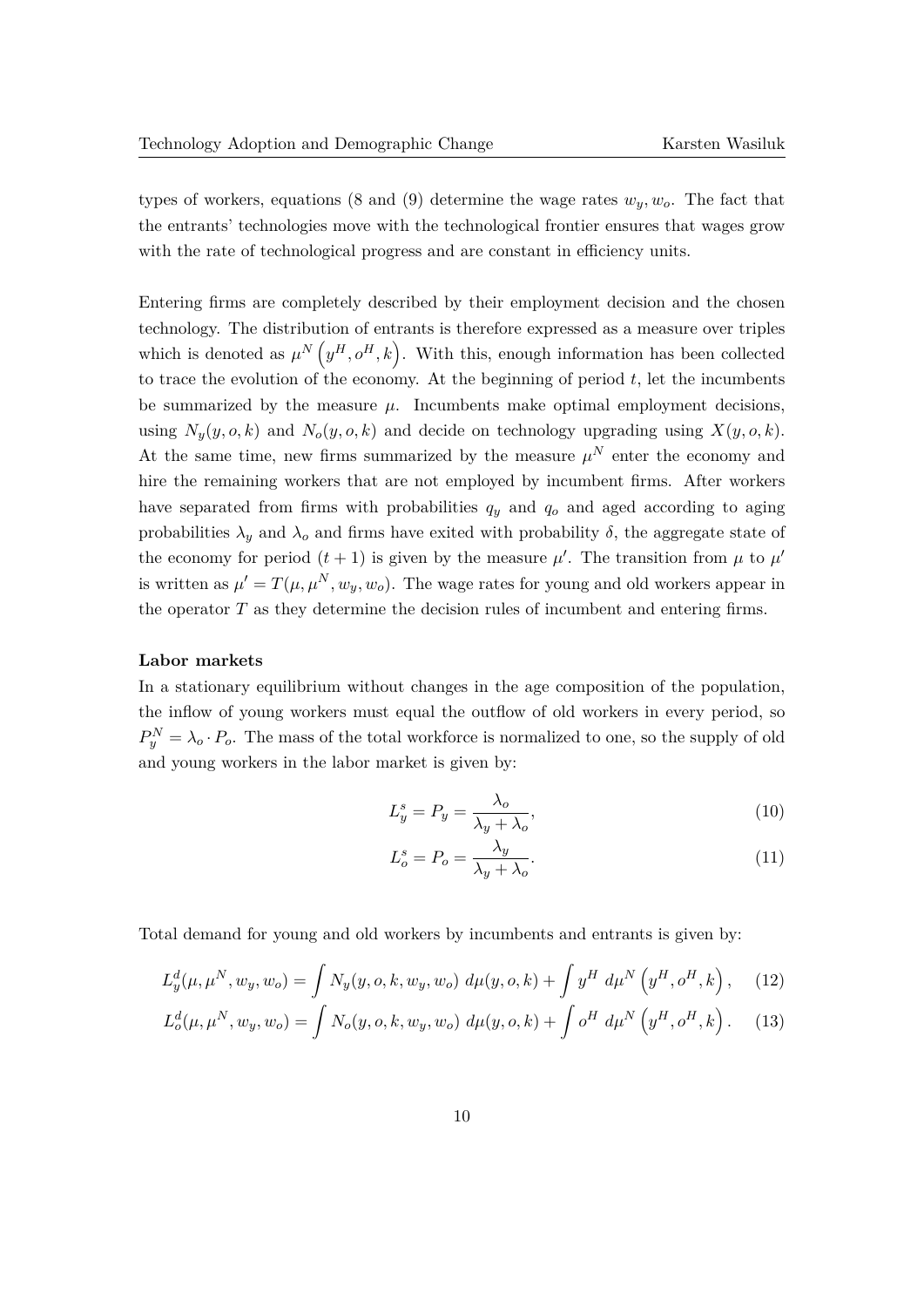## **Definition of equilibrium**

A stationary equilibrium is given by constant wages for young and old workers in efficiency units  $w_y^*, w_o^* \geq 0$ , a measure of entering firms  $\mu^{*N}$  and a measure of incumbent firms  $\mu^*$  such that (i)  $L_y^d(\mu^*, \mu^{*N}, w_y^*, w_o^*) = L_y^s$  and  $L_o^d(\mu^*, \mu^{*N}, w_y^*, w_o^*) = L_o^s$ , (ii)  $T(\mu^*, \mu^{*N}, w_y^*, w_o^*) = \mu^*,$  and (iii)  $\frac{1-\delta}{1+r}v(y', o', 0) - c_E - (c_N + c_T)\left(y^H + o^H\right) \leq 0$  and 1−*δ*  $\frac{1-\delta}{1+r}v(y',o',B) - c_E - (c_N + \beta c_T)\left(y^H + o^H\right) \leq 0 \quad \forall \ y^H, o^H \geq 0$ , with equality for those  $\text{pairs } (y^H, o^H) \text{ where } \mu^{*N}(y^H, o^H, k) > 0.$ 

The conditions need not much explanation: Condition (i) demands that labor markets for young and old workers are cleared, condition (ii) states that the state of the economy must replicate itself in each period in a stationary equilibrium, given optimal decision by incumbent firms and entrants, and condition (iii) states that entry in the economy is possible with zero expected profits for entrants. The model is solved by numerical methods as described in more detail in the appendix.

## **Wages, firm policies, and demographic change**

A nice feature of the case with two types of entrants is that typically the two entrant types will pursue different hiring strategies with respect to the age distribution of the hired workforce. This happens due to the fact that the updating decisions of firms strongly depend on the age structure of their workforces, as will be shown in the next section. Since the two entrant types pursue different technology strategies, this implies the age structure of the optimal workforce that entrants hire is different for the two types. In this case, simultaneous labor market clearing for young and old workers is achieved by the adjustment of the masses of entrant types. This implies that when the masses of young and old workers in the economy change, the distribution of entrant types changes, but not the hiring policies and profits of the entering firms itself. Therefore wages are independent of the masses of young and old workers in the economy. From this follows, that firm policies are also independent of the distribution of workers and, if the relation of young and old workers changes, firm policies do not change. This feature allows to simulate demographic change by adjusting the inflow of new workers into the economy while firm policy functions remain constant as long as all other parameters including  $\lambda_y$ and  $\lambda_0$  are left unchanged and the economy stays in the equilibrium with two different entrant types.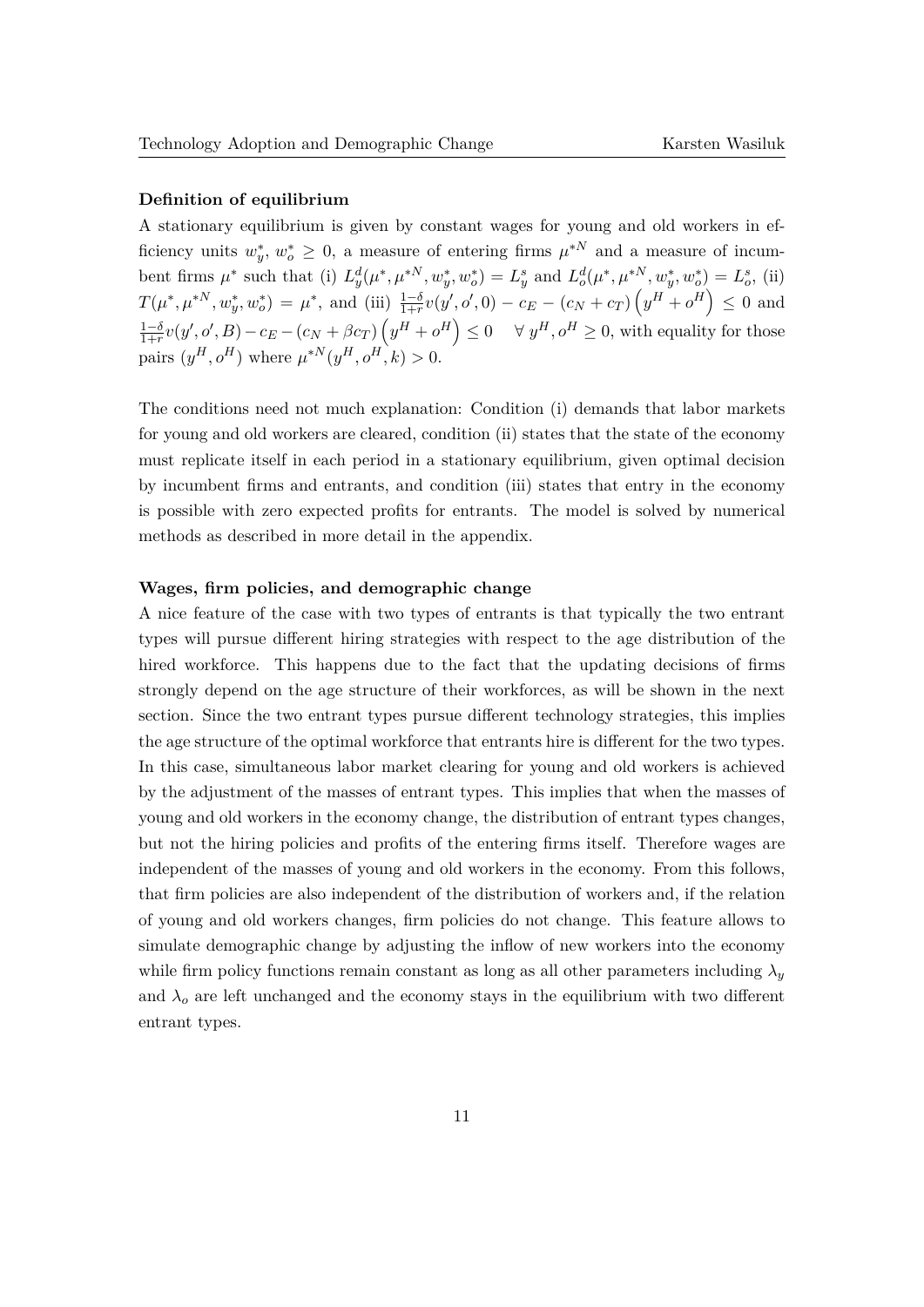<span id="page-11-0"></span>

Distance to Technological Frontier at Updating

Figure 1: Distance from technological frontier at updating

# <span id="page-11-1"></span>**4 Stationary Equilibrium Results**

Figure [1](#page-11-0) shows a numerical example of the firms' equilibrium technology decision with respect to their workforce and current technology.<sup>[3](#page-0-0)</sup> The graphic depicts the distance from the technological frontier at which firms update their technology:

$$
k^*(y, o) = \min(k|X(y, o, k) \in \{0, B\}) \ \forall \ y, o \ge 0.
$$

As a general result, it can be directly seen that the distance to the technological frontier at which a firm decides to update its technology depends primarily on the age structure of a firm's workforce and to a lower extent on the firm's size. Adding old workers strongly increases the distance to the technological frontier at which a firm decides to

<sup>&</sup>lt;sup>3</sup>The parameters used here are chosen for a clear representation of the results and are not the ones used in section 5. In this example and in general for the whole paper, it is assumed that the exogenous separation probability of young workers is not dramatically higher than that of old workers and so the expected remaining time in a firm is higher for young workers than for old workers..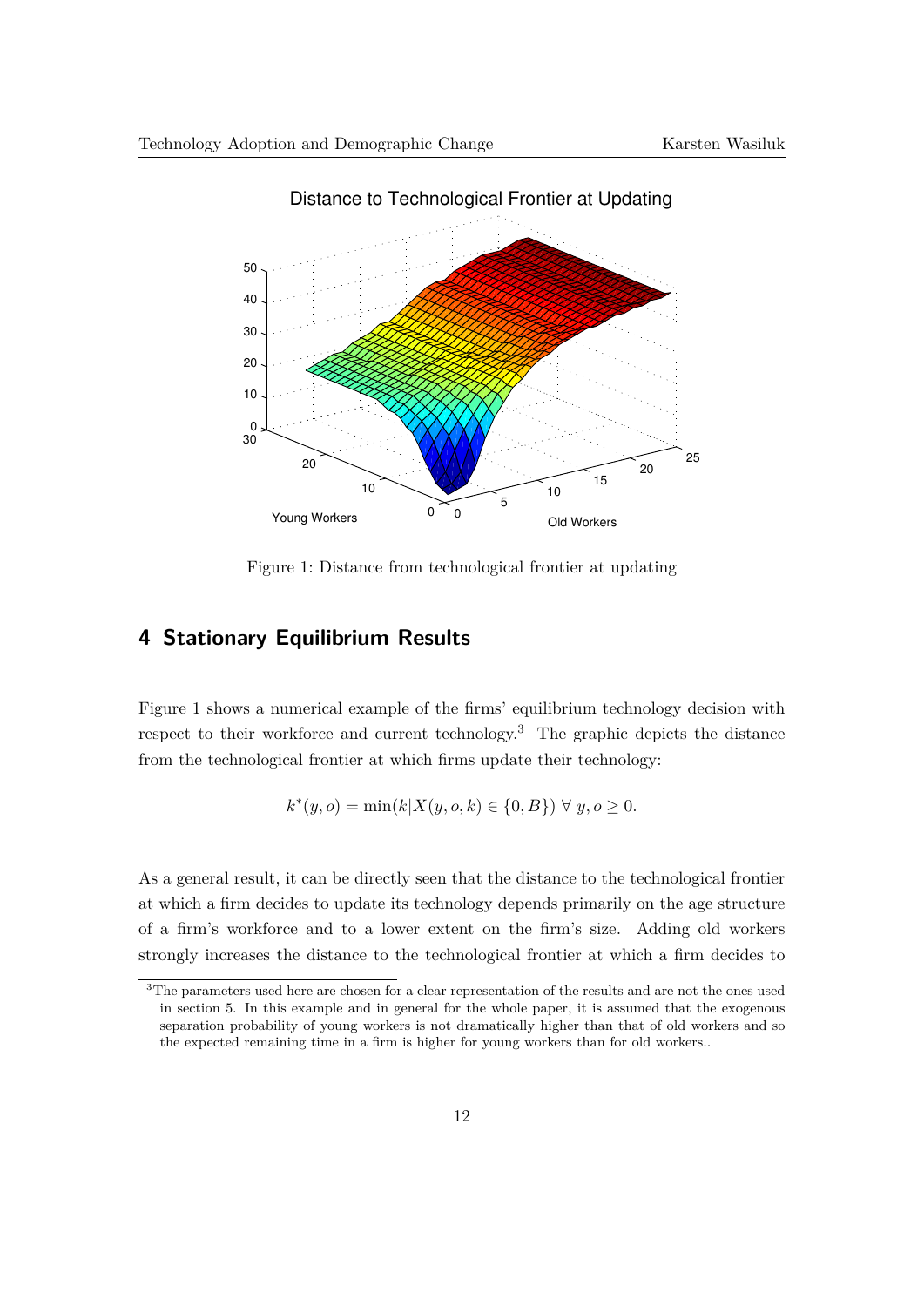update. Adding young workers on the other does not increase the updating distance, except for very small firms. For heterogeneous firms, increasing the number of young workers can even lower the updating distance as the average age of the workforce in the firm becomes lower. The reason for this is that firms with old workers prefer to delay the investment in technology-training because they expect their workers to retire soon, making the investment unprofitable. A higher number of old workers increases the updating distance irrespective of the age-structure of the firm. This happens because firms with many old workers wait with technology updating to give old workers a chance to drop out of the labor market first. If these firms finally update, they lay-off some of their old workers in the process, as it is unprofitable to invest training cost for all of them.

For very small firms, the distance from the technological frontier at which they decide to upgrade becomes dramatically smaller. This is due to the fact that these firms want to increase their workforce to the optimal level. When a firm hires new workers, it has to invest in training cost for the new hires. However, if a firm has to pay training cost for the new hires anyway, it prefers to train them for the newest technology and train its few already existing employees as well, instead of training the new hires for the vintage technology that the firm currently uses and having to train them again some periods later when the firm finally updates its technology. So, hiring new workers complements technology renewal and the smaller a firm is, the greater are the incentives to hire new workers and to update the firm's technology at the same time.

Firms do not only differ in their distance to the technological frontier at which they decide to update but also choose different technologies when updating, depending on the age structure of their workforce. Figure [2](#page-13-0) illustrates which kind of firms choose to update to the newest technology  $A_{(0)}$  and which firms prefer to update only to the non-state-ofthe-art technology  $A_{(B)}$  at a lower updating cost. As expected, firms with a larger share of old workers prefer to upgrade to the older technology to reduce investments in their old workers who may otherwise retire before the training cost for the high technology are recovered. An exception are very small firms that are close to the technological frontier. These firms, that use a in-between technology  $A^i \in (A_{(0)}, A_{(B)})$  update to the highest level in order to hire new workers in the process even if they have only old workers.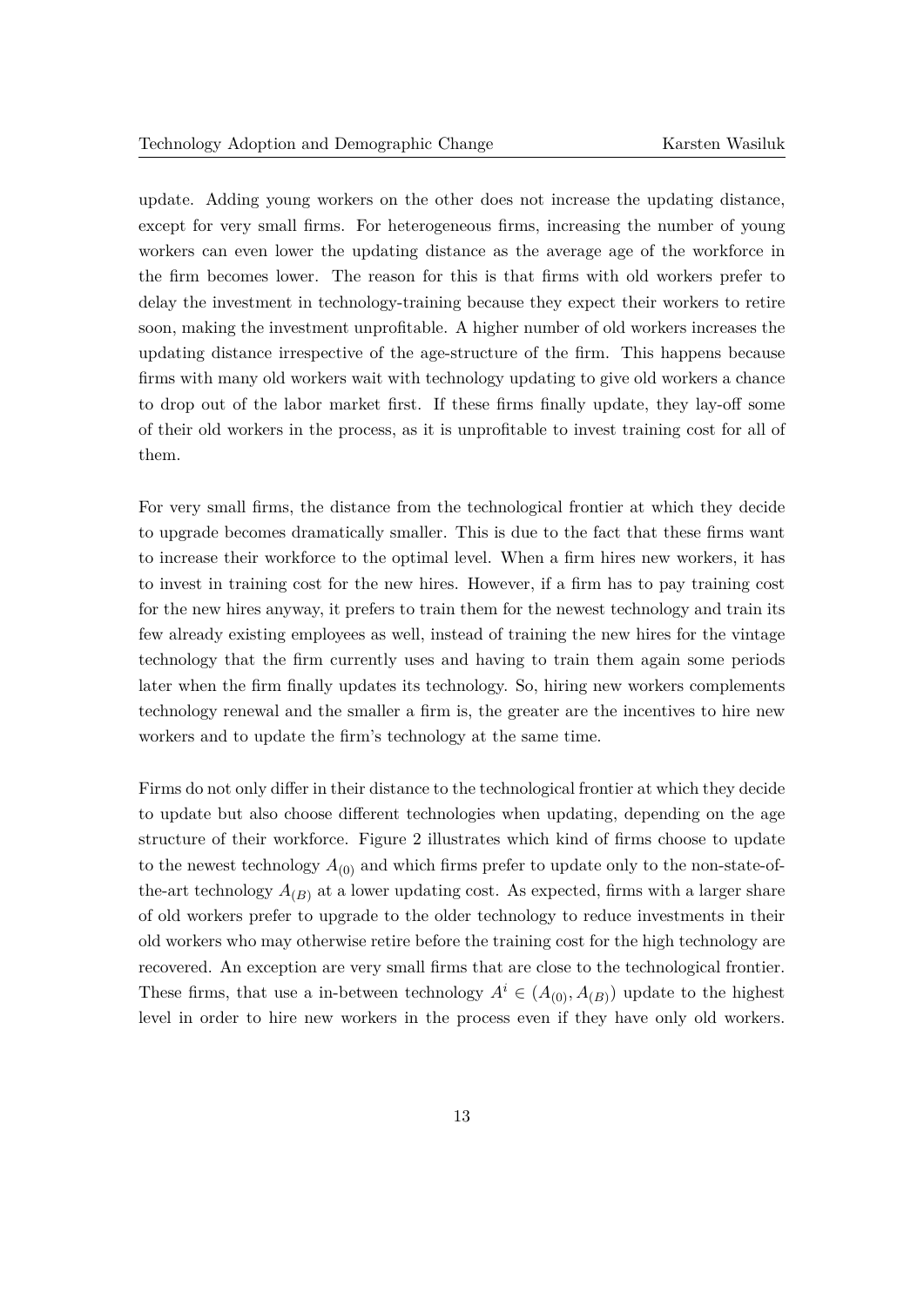<span id="page-13-0"></span>



Figure 2: Technology choices of updating firms

Nevertheless, if such small old-worker firms are further away from the frontier, they would update to the lagged technology instead. However, as the graphic shows only the first time a firm updates for a given workforce, this is not depicted in the figure.<sup>[4](#page-0-0)</sup>

With regard to the aggregate level, the distribution of firms in the economy shows that firms with older-than-average workforce lag further behind the technological frontier. This replicates the results of the empirical studies mentioned in the introduction. In addition, another well-known empirical result in terms of technology utilization by firms is evident in the firm distribution: Firms that are larger than the average use newer technologies than small firms. This may come as a surprise as the analysis of the optimal firm policy above indicated, that small firms updated their technology earlier than large firms. However, firms that update use this opportunity to hire new workers and hence firms that use the newest technology always have the largest workforce.

#### **Comparative Statics**

Even though the model can only be solved numerically, the equilibrium variables behave monotonously when confronted with different parameters so that some statements about

<sup>4</sup>Typically, with two entrant types, entrants that choose the high technology mainly employ young workers whereas entrants that start with the lower technology hire mainly old workers. This implies that old-worker firms are never close to the technological frontier.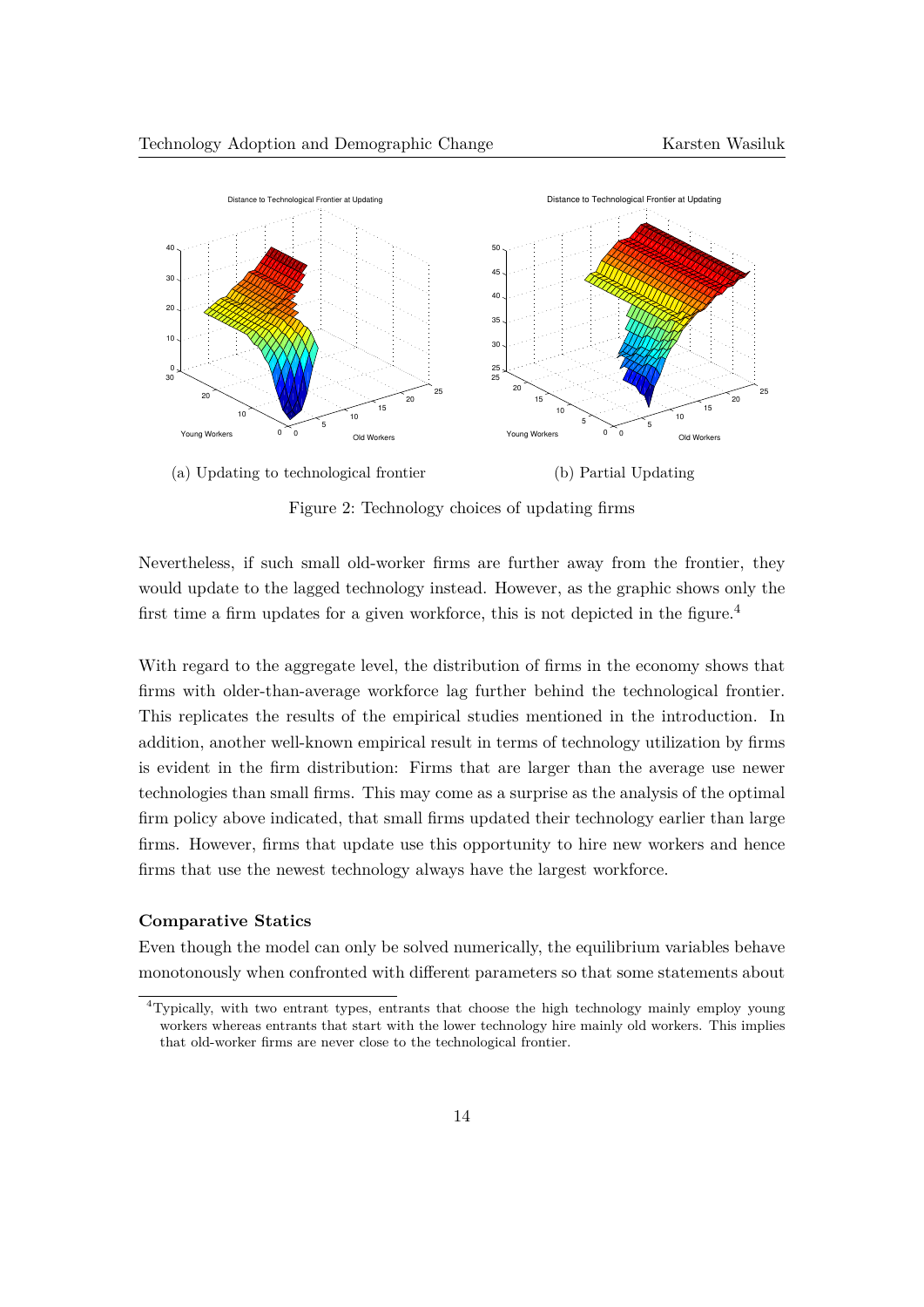the effects of parameter changes can be made. An increase of the training cost for workers *c<sup>T</sup>* increases the distance to the technological frontier at which firms decide to update their technology. This is true for all types of firms; however, the effect is stronger for firms with an older workforce. If the training cost becomes very large, firms stop hiring or retraining old workers since the cost becomes higher than the expected profit that can be obtained within the old workers' expected duration in the labor market. For smaller training costs, the updating policies converge until all firms update their technology in every period when  $c_T$  becomes very low. As a side effect, a higher training cost lowers wages for young and old workers and increases the wage differential  $\frac{w_y}{w_o}$ .

Increasing the difference *B* between the newest technology and the non-state-of-theart technology to which firms can update increases the distance from the technological frontier of old-worker firms that typically use the latter technology. For the firm distribution, this increases not only the total average technology lag of the economy but also strongly increases the dispersion of productivity in the economy. If *B* becomes too large for a given  $\beta$ , firms start to update always to the technological frontier. The other way round, it is possible that no firm uses the high technology and all firms start with and upgrade to the lower technology. The interplay of  $c_T$ ,  $B$  and  $\beta$  together also affects the total updating frequency of the firms or the share of workers receiving training in each period respectively for a given average lag of the economy and a given productivity dispersion.

A change in the exogenous rate of technological progress *g* has the opposite effect to a change of the training cost  $c_T$ . An increase of  $g$  reduces the distance to the technological frontier at which firms decide to update their technology since the gains from updating increase and the pressure from increasing wages is higher. Increasing the entry cost of firms *c<sup>E</sup>* on the other hand has little effect on the technology decision and mainly affects wages, which become smaller with increasing entry cost. Also, the wage differential  $\frac{w_y}{w_o}$ increases. Similar to the training cost  $c_T$ , if  $c_E$  becomes very high, firms stop to hire or retrain old workers.

An increase of the expected worklife duration of an old worker, that is a lower  $\lambda_o$ , has two opposing effects. At the firm level, it reduces the distance to the technological frontier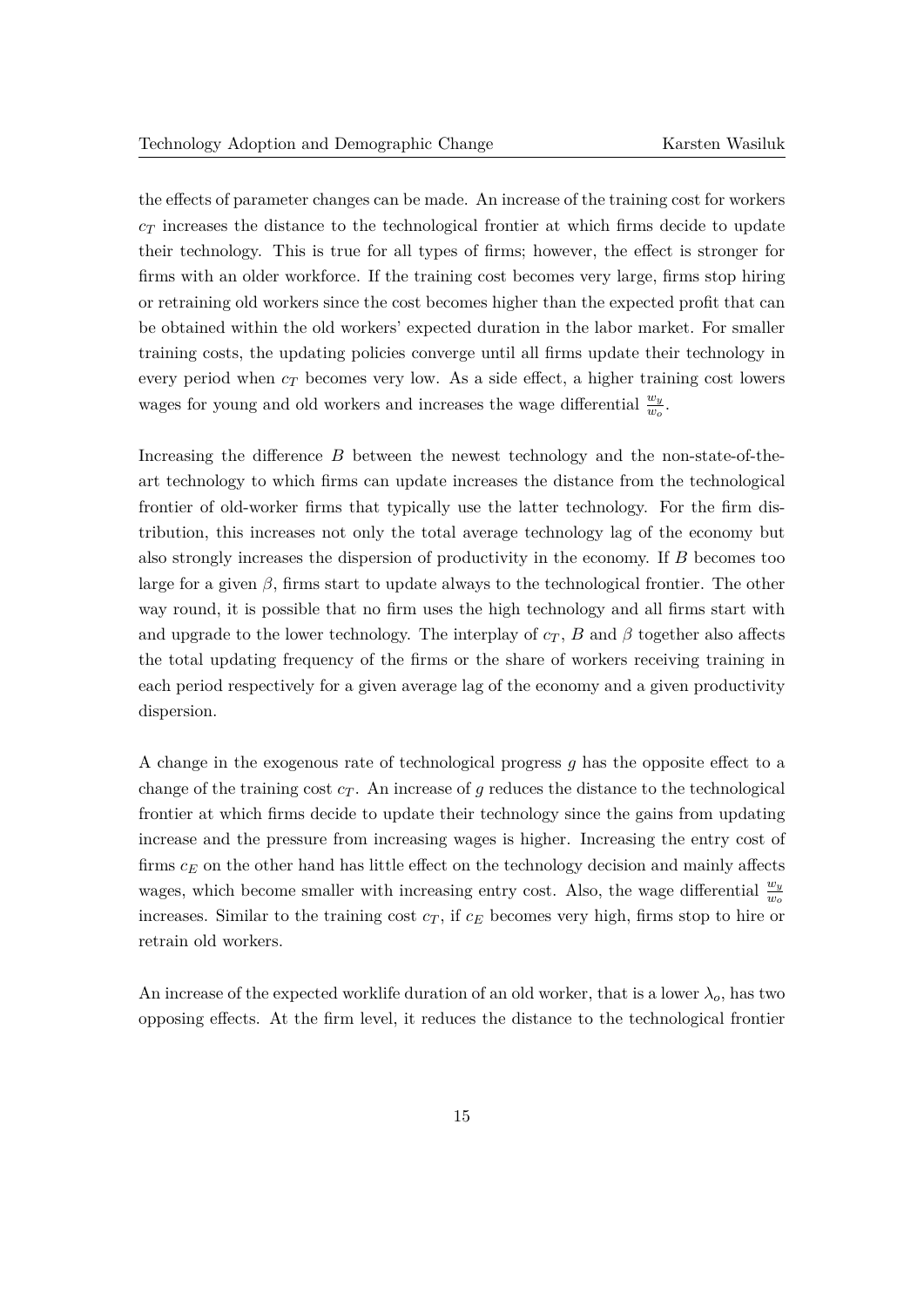at which firms with older workers update. On the other hand, a lower  $\lambda_o$  increases the share of old workers in the economy. At the aggregate level, this effect moves the entire economy away from the technological frontier as more firms with old workers exist, which update later than firms that employ a younger workforce. Therefore, no general statement can be made here. A decrease of  $\lambda_y$  on the other hand, increasing the expected time span a worker is young, reduces the updating distance on the firm level for young worker firms and moves the whole economy closer to the technological frontier as the share of young workers increases. With respect to wages, a longer expected worklife for old workers, that is a lower  $\lambda_o$ , makes elderly workers more attractive for firms and thus increases the old workers' wage  $w_o$ . At the same time, the wage for young workers  $w_y$ decreases because young workers and old workers are substitutes. This implies that the wage differential  $\frac{w_y}{w_o}$  decreases. A decrease of  $\lambda_y$  has the opposite effects to a decrease of *λo*.

Changes in the exogenous separation probabilities  $q_y, q_o$  affect young workers stronger than old workers. As the expected worklife of old workers is short in any way because of their upcoming retirement, an additional increase of the separation probability does not have a great effect. For young workers on the other hand, who have a long worklife horizon, an increase in the separation probability reduces their profitability for firms and also the distance at which young-worker firms decide to update their technology. This reduces the wage for young workers  $w_y$  and the wage differential  $\frac{w_y}{w_o}$  decreases. If  $q_y$ becomes very large, the expected job duration becomes shorter than that of old workers. This extreme case would reverse most results with regard to the updating decision with respect to the workforce.

# **5 Simulation of Demographic Change**

## **Calibration**

The model is calibrated to match the German economy and the projected changes in the labor force between 2003 – 2050 are simulated to analyze the resulting changes in the economy's average distance from the technological frontier. Figure [3](#page-16-0) shows the projected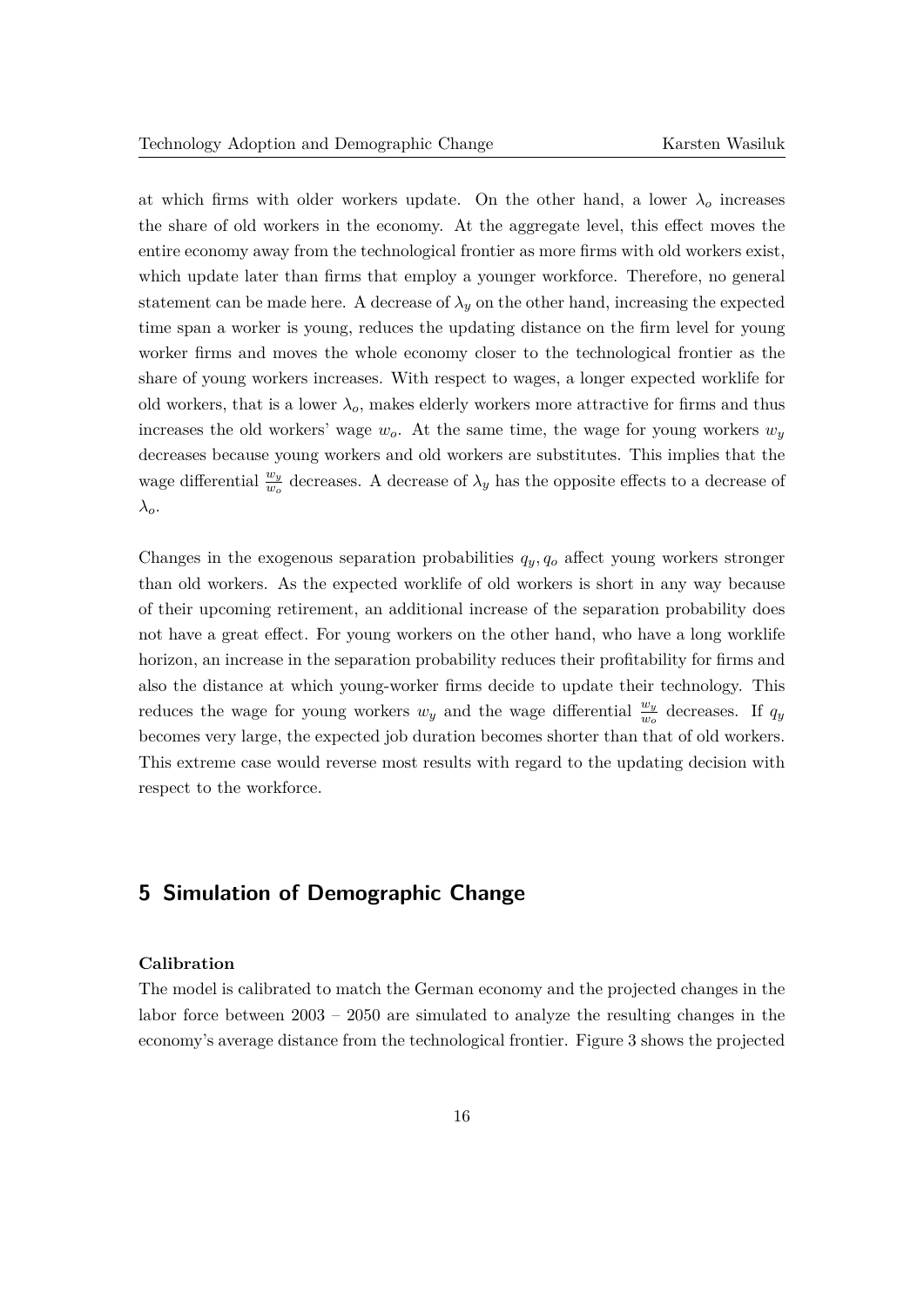<span id="page-16-0"></span>

Figure 3: Share of eldery people in population and labor force in Germany. **[Carone](#page-26-9) [\(2005\)](#page-26-9); [OECD](#page-27-9) [\(2011\)](#page-27-9), Own calculations**

changes in the old-age ratio for the German population and labor force. The threshold age of 55 years that separates young workers from old workers has been chosen because the participation rate in the labor force drops dramatically after the age of 55 whereas it is rather constant between the age 20–54. That implies that the probability that a worker leaves the firm and exits the labor force is strongly increased once he has reached an age of 55. The expected time to be a young worker is therefore 35 years which gives  $\lambda_y = 0.0286$ <sup>[5](#page-0-0)</sup>

The change in the age composition of the labor force is not completely caused by demographic change alone but also by a change in the average retirement age or a change in the participation rate of older employees. Figure [3](#page-16-0) illustrates the change of the labor force composition with and without the latter effect. It can be seen that the increase of the share of old workers in the economy is strongly augmented by the expected increase of the retirement age. Table [1](#page-17-0) depicts the average retirement age and respective  $\lambda_o$  over

<sup>5</sup>A robustness test has been undertaken to check whether the results depend on the chosen cut-off age for young and old workers. For a series of different combinations of  $\lambda_y$ ,  $\lambda_o$  with equal total expected life-time of a worker, firm policies and the stationary firm distribution have been derived. It turns out, that the variable of interest, the average distance of the economy from the technological frontier, did vary only very slightly for the different young and old worker combinations.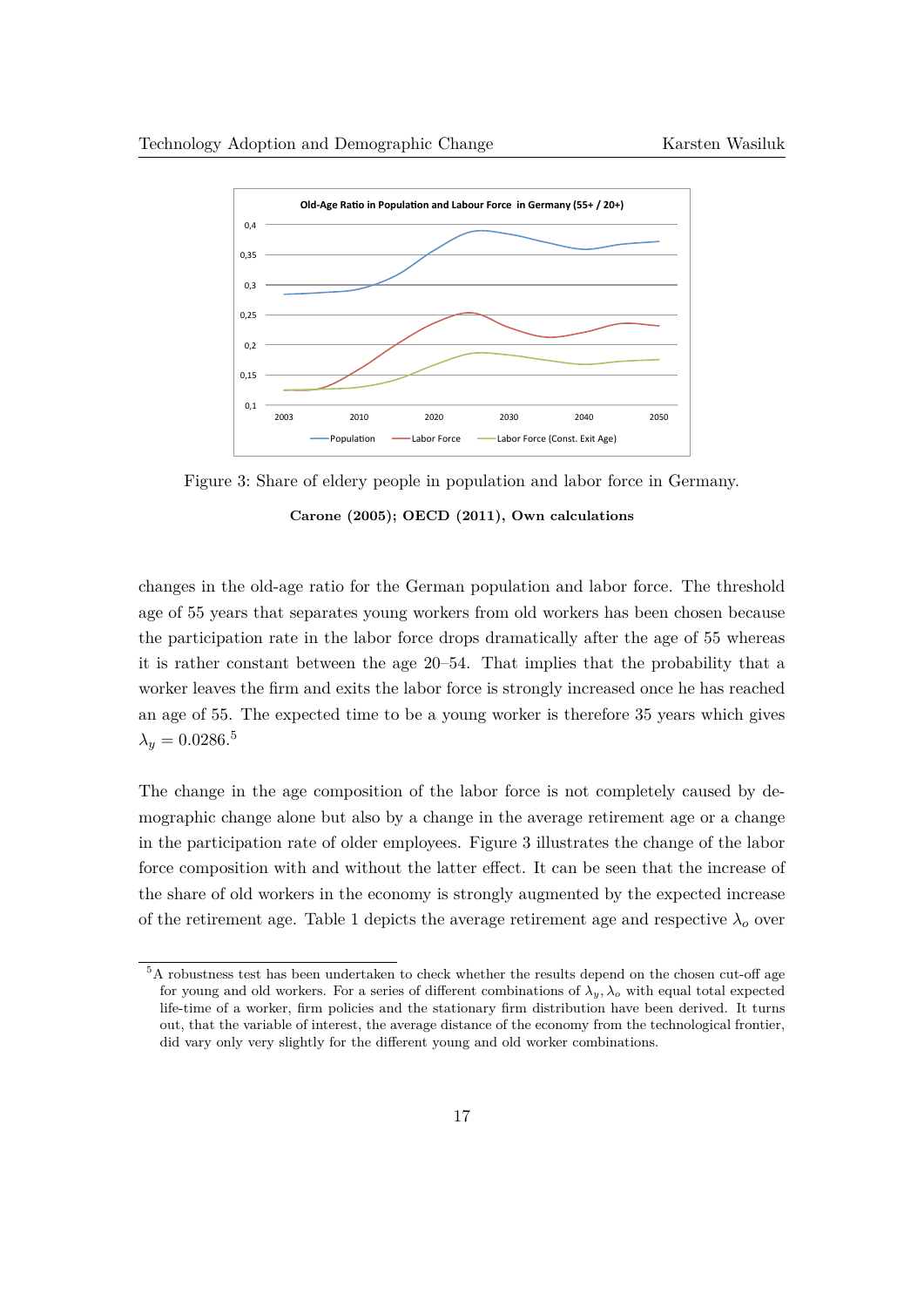<span id="page-17-0"></span>

|                  | 2003                                             | 2010 2015 2020 2030 2040                                |  | - 2050 |
|------------------|--------------------------------------------------|---------------------------------------------------------|--|--------|
| Averige Exit Age | $60.1$ $61.8$ $63.3$ $63.5$ $62.1$ $62.6$ $62.6$ |                                                         |  |        |
|                  |                                                  | $0.164$ $0.128$ $0.108$ $0.106$ $0.124$ $0.116$ $0.116$ |  |        |

Table 1: Expected Retirement Age and Resulting *λ<sup>o</sup>*

**[Carone](#page-26-9) [\(2005\)](#page-26-9); [OECD](#page-27-9) [\(2011\)](#page-27-9), Own calculations**

the simulation period. Different retirement ages imply different firm policies, whereby firms have to adopt their policies dynamically over time to adjust to the new exit age of old workers. To avoid this, the simulation is restricted to a one-time change of the retirement age and firms are assumed to be surprised by this change of the environment. I take the averages of the retirement ages for 2003–2010 and 2015–2050, which gives  $\lambda_{o,(2000-2010)} = 0.146$  and  $\lambda_{o,(2015-2050)} = 0.114$ . For each value, optimal equilibrium policies are derived and demographic change is simulated for both retirement ages. The simulation of demographic change is implemented by varying the number of new workers that enter the economy such that the relation of old to young workers mimics exactly the movement in Figure [3.](#page-16-0) [6](#page-0-0)

Table [2](#page-18-0) provides an overview of the calibration for the model's parameters. The period length is one year. The interest rate and rate of exogenous technological progress are standard values. The probability of a firm destruction shock is set to 9% to match the average annual firm exit rate in Germany between 2005–2007, taken from [Eurostat](#page-26-10) [\(2012\)](#page-26-10). The exogenous job separation probability of young workers is set to  $q_y = 0.02$  to match an average job-duration of 9.2 years for workers aged 20–54, taken from [OECD](#page-27-10) [\(2012\)](#page-27-10). The average job-duration of workers aged 55 and older is longer than the model is able to reproduce, therefore the exogenous separation probability is set to  $q<sub>o</sub> = 0$ . The recruitment cost for new workers is set to 70% of the monthly average wage, which is taken from a recent study for skilled workers in Germany by [Muehlemann and Pfeifer](#page-27-11) [\(2012\)](#page-27-11). The entry-cost is calibrated to present a capital share of 30% in the model which has no capital otherwise. The three technology parameters  $c_T$ , *B* and  $\beta$  are matched to

<sup>&</sup>lt;sup>6</sup>It turns out that for the chosen parameters, two types of new firms with different technology choices exist in equilibrium. As described in section 3, this implies that firm policies do not change when the amount of young and old workers in the economy changes as long as  $\lambda_y$  and  $\lambda_o$  remain constant.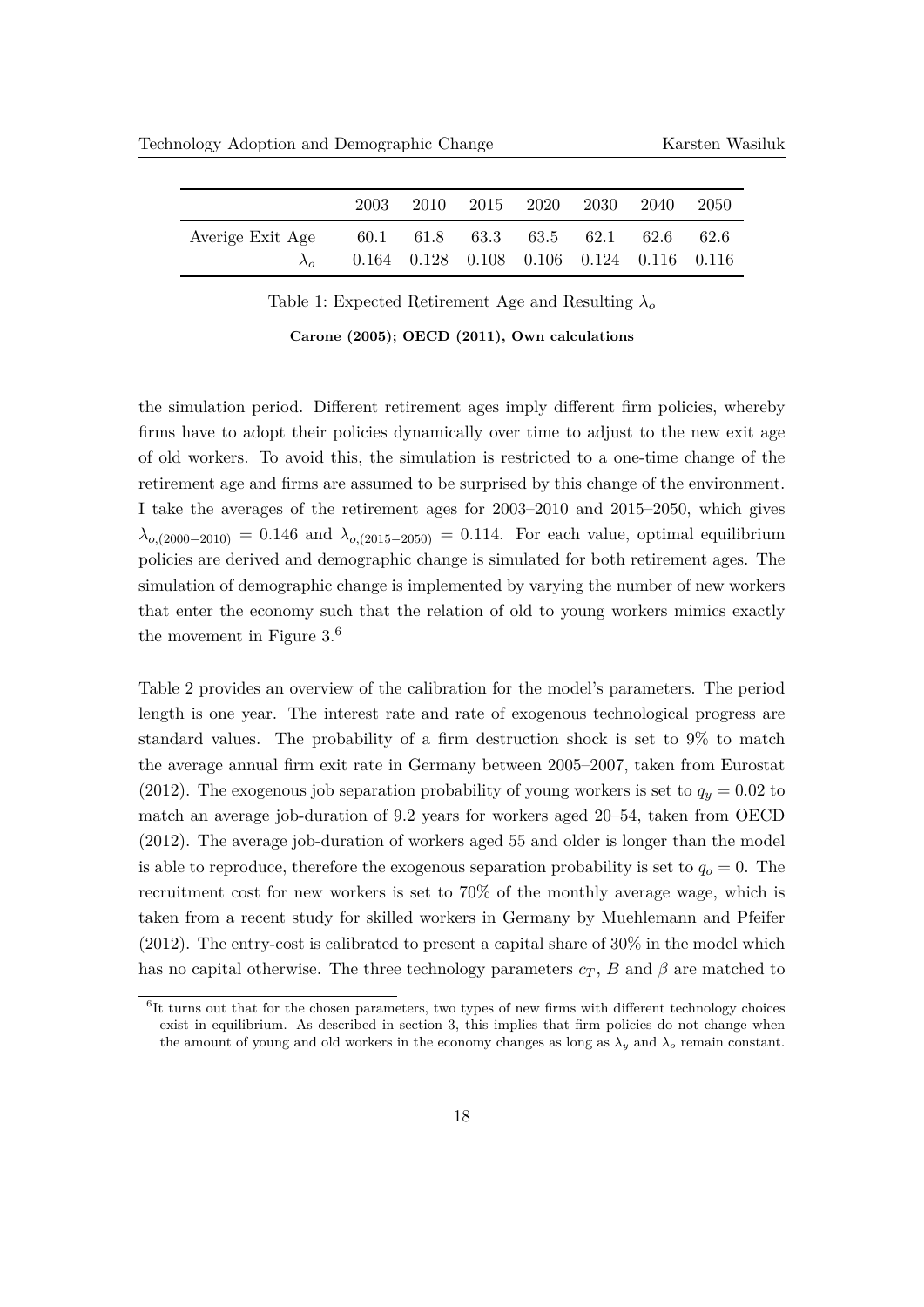<span id="page-18-0"></span>

| Parameter        | Value   | Target                                                                    |
|------------------|---------|---------------------------------------------------------------------------|
| $\boldsymbol{r}$ | 0.04    | annual interest rate                                                      |
| g                | 0.02    | annual rate of technological progress                                     |
| $\delta$         | 0.09    | annual firm exit rate (Eurostat, 2012)                                    |
| $q_y$            | 0.02    | average job tenure for young workers (OECD, 2012)                         |
| $q_o$            | $0.0\,$ | average job tenure for old workers (OECD, 2012)                           |
| $c_E$            | 11.78   | capital share                                                             |
| $c_N$            | 0.0116  | average recruitment costs (Muehlemann and Pfeifer, 2012)                  |
| $c_T$            | 1.1     | lag of technology adoption (Comin and Hobija, 2010)                       |
| $\beta$          | 0.8     | share of trained workers per period $\approx 10.5\%$ (Kuwan et al., 2006) |
| B                | 5       | firm productivity dispersion (Pfeifer and Wagner, 2012)                   |

Table 2: Calibration to German economy

the average lag to the technological frontier at the beginning of the simulation, taken from [Comin and Hobija](#page-26-11) [\(2010\)](#page-26-11), the productivity dispersion of the firms given in [Pfeifer](#page-27-12) [and Wagner](#page-27-12) [\(2012\)](#page-27-12), and the share of workers that receive training per year, taken from [Kuwan et al.](#page-26-12) [\(2006\)](#page-26-12). The calibration procedure for the entry cost and the technologycost parameters is explained in more detail in the appendix.

The production function takes the form

$$
F(y, o) = (y + o)^{\alpha},
$$

where  $\alpha$  is calibrated to give an average firm size of 12.5 employees [\(OECD,](#page-27-13) [2010\)](#page-27-13).

## **Results**

Figure [4a](#page-19-0) illustrates how the economy's average distance from the technological frontier<sup>[7](#page-0-0)</sup> is affected by demographic change for a constant average retirement age. The solid line presents the evolution of the economy with an average retirement age of 60.8 years which

<sup>&</sup>lt;sup>7</sup>The distance from the technological frontier is measured in output terms, that is the average output of the simulated economy is compared to an economy where all firms produce at the technological frontier.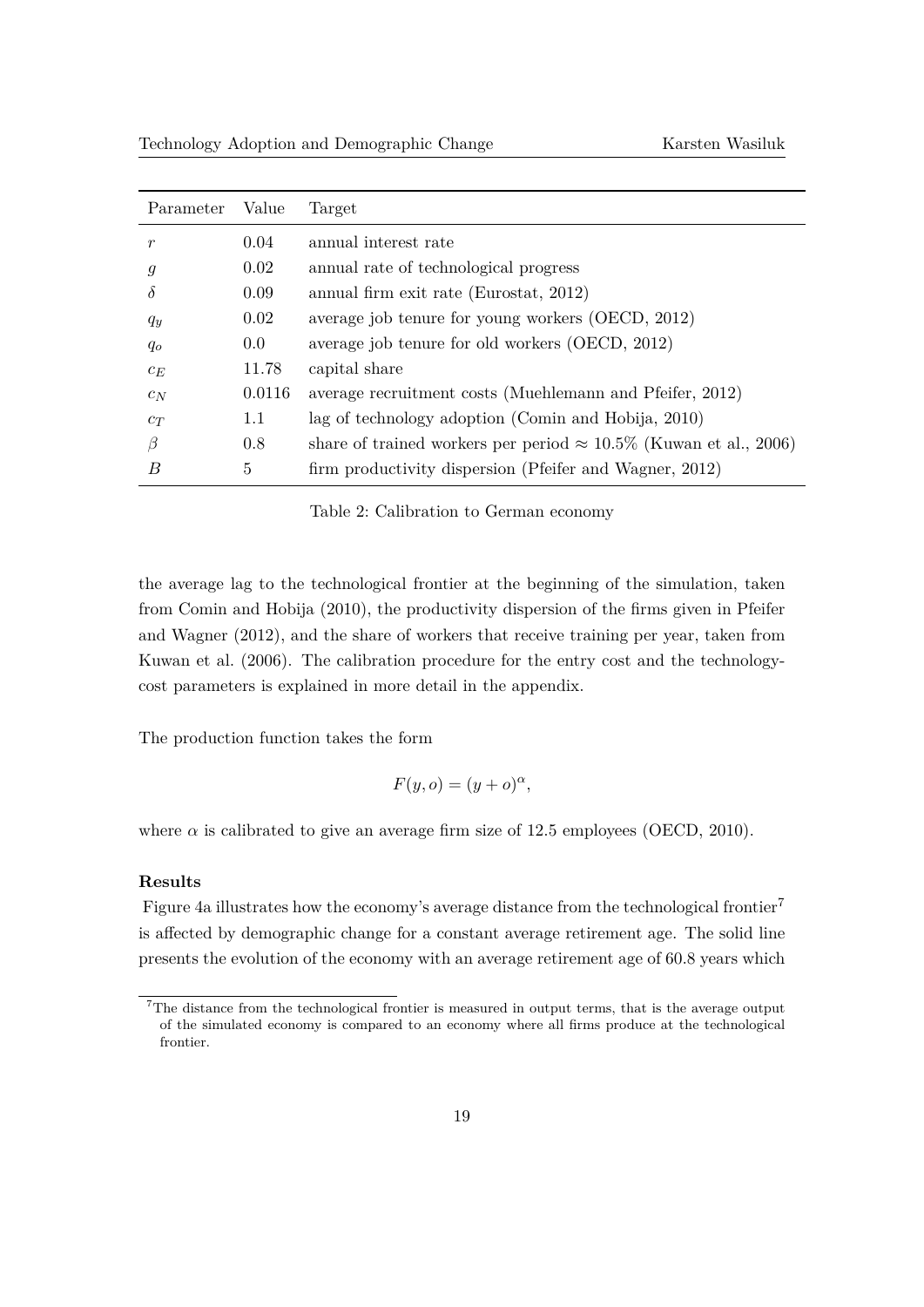<span id="page-19-0"></span>

Figure 4: The economy's average distance from the technological frontier

matches the retirement age in Germany for the beginning of the simulation period and the dashed line presents the effects of demographic change for an average retirement age of 62.8 years to represent the projected development of old-age labor-force participation in Germany from 2015 onward. Both curves follow the pattern of demographic change given in Fig. [3.](#page-16-0) As the share of old workers in the labor force increases, the economy moves away from the technological frontier. This is the expected result as more old workers imply that firms delay their updating decision as shown in Figure [1.](#page-11-0)

Between 2010–2025, when the extent of demographic change is greatest, the economy moves two steps away from the technological frontier for the early retirement case. As the projected share of old workers in the economy decreases after 2025, the economy moves closer to the frontier again until 2040 from when the distance increases as the share of older workers rises again. For the case with higher average retirement age, it can be seen that the curve starts with a greater distance from the technological frontier at the beginning. As described in Section [4](#page-11-1) there are two effects at work. First, a greater expected worklife induces firms with old workers to update their technology earlier which moves the economy closer to the frontier. Second, a larger share of old workers (due to their longer worklife) implies that the economy moves further away from the technological frontier because more firms employ old workers. For the calibrated model, it can be seen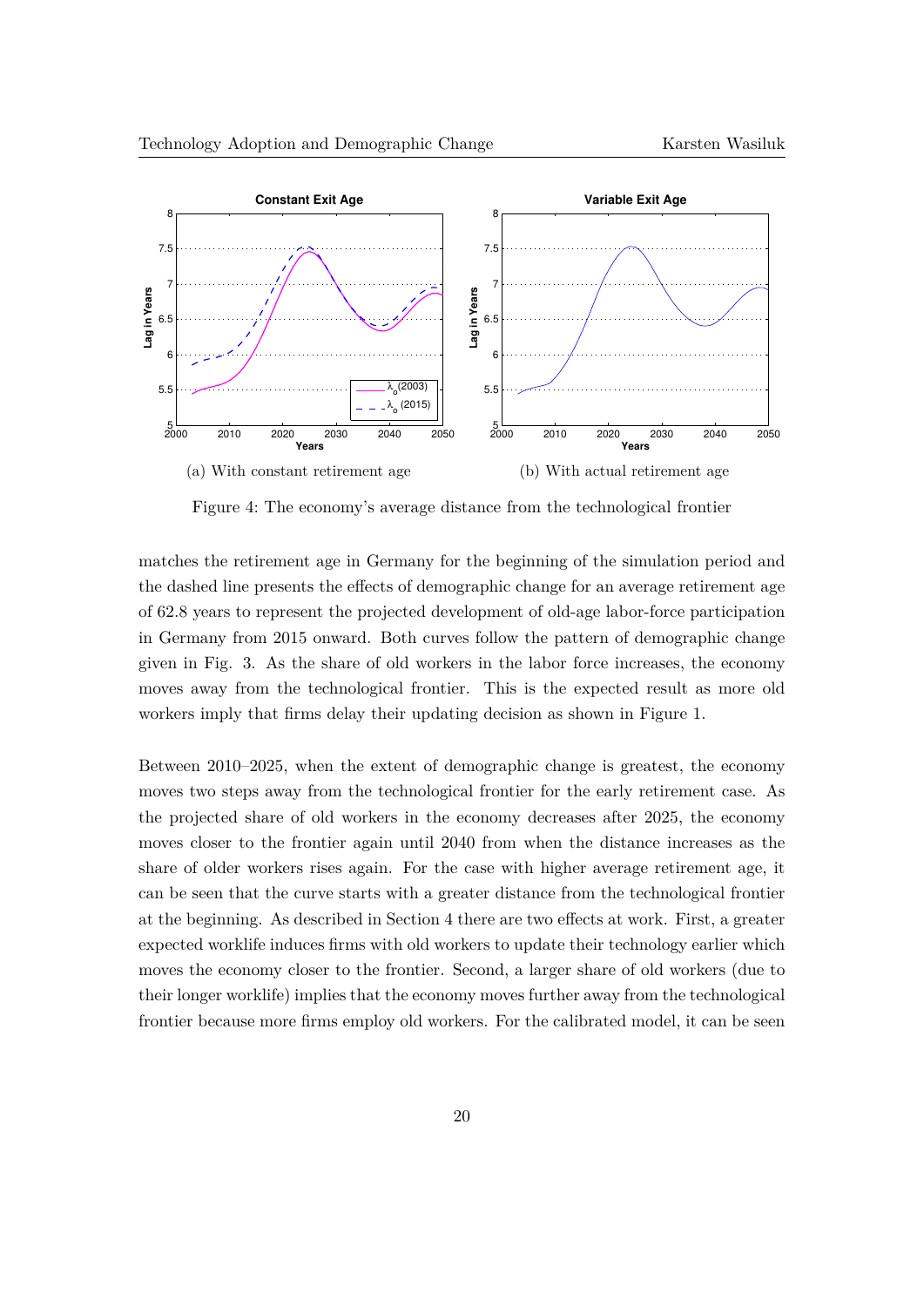that the latter effect outweighs the former at the beginning of the simulation. However, it turns out that the effect of demographic change on the average technology lag of the economy is less pronounced for the version with higher retirement age. During 2010– 2025, the increase of the technology lag is about 20% lower than for the economy with the lower retirement age. This effect is nearly strong enough to compensate for the higher starting lag, so that the two curves move roughly in unison from 2015 onward.

Figure [4b](#page-19-0) shows the time path of the distance from the technological frontier for the actual average retirement age over time, derived from the two curves of Figure [4a.](#page-19-0) Since the two effects of the increased average retirement age nearly outbalance each other during the time of demographic change, the combined curve mimics the curve for the early retirement age very closely, only the peak distance reached in 2025 is slightly higher and the movement towards the technological frontier between 2030–2040 is a bit less pronounced. These results indicate that the projected changes in the average retirement age for Germany have very little impact on the change of the economy's distance from the technological frontier.

The economy's movement away from the technological frontier can be translated into lower productivity growth during that period. This is illustrated in Figure [5](#page-21-0) where the deviation of the realized productivity growth from the long-run trend is plotted. As indicated above, there are only small differences between the case of constant average retirement age, depicted by the dashed line, and the combined version with the projected change in the retirement age, represented by the solid line. It can be seen that demographic change has a strong negative impact on realized productivity growth. As the share of old workers in the economy increases, realized productivity growth decreases with a negative peak in 2017 where productivity growth is nearly 0.4 percentage points below the long-run trend. As demographic change slows down, productivity growth returns to its trend and increases above it between 2030–2040 when the share of old workers is projected to decrease slightly.

Between 2010–2025, the average rate of realized productivity growth was 0.247 percentage points below the long-run trend when the projected change of the average retirement age is accounted for and 0.244 percentage points when the average retirement age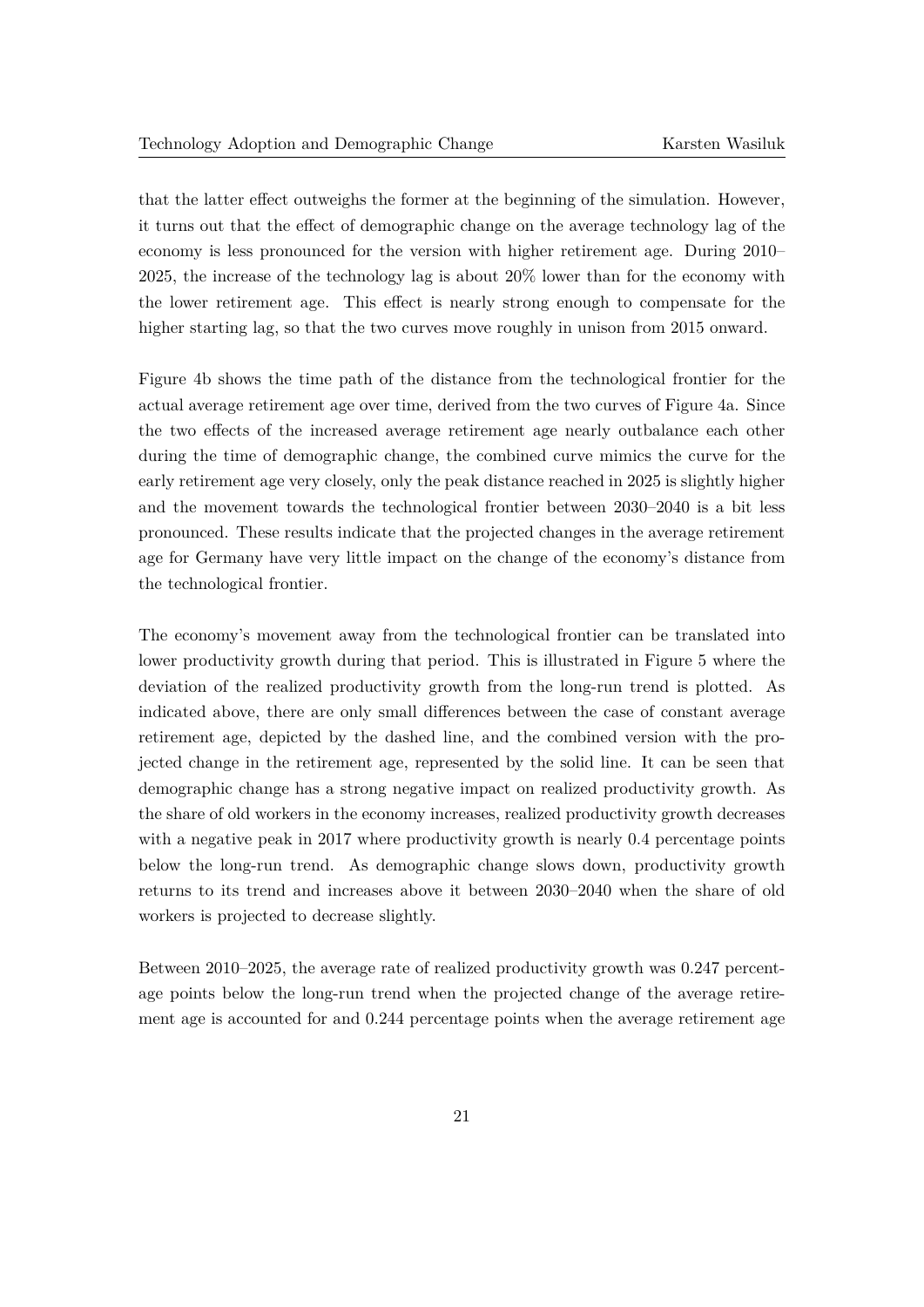<span id="page-21-0"></span>

Figure 5: Productivity Growth: Deviation from the trend

of 2003–2010 is held constant. These numbers translate into a loss of GDP of about 157.8bn and 155.8bn in constant 2000-US\$ respectively. So the increase of the average retirement age during the time of of fast labor-force aging increases the loss of productivity growth a little bit but the effect is negligible.

The quantitative results of the simulation can be directly compared to the results in [Werding](#page-28-0) [\(2008\)](#page-28-0) who computes forecasts for productivity and output growth for various OECD countries based on regression estimates. The evolution of productivity growth in his forecast for Germany for the same period is very similar to the results presented here, only the magnitude of the effect is higher. For the period 2010–2025, Werding's estimates indicate an average loss of productivity growth of 0.4 percentage points. The result of the simulation undertaken here is about one third lower than the estimate in this model. Nevertheless, this model focuses on one single channel of how demographic change affects realized productivity growth. Obviously, other effects are at work as well.

For Finland, where the aging of the labor force took place earlier, Grönqvist [\(2009\)](#page-26-1) finds for the period 1991—2005, demographic change lowered the annual growth of labor productivity by 1.5 percentage points on average. This is a much larger effect than the model here can replicate. Closer to the results of this study are the results of the study by [Tang and MacLeod](#page-27-0) [\(2006\)](#page-27-0) who forecast that annual reductions of productivity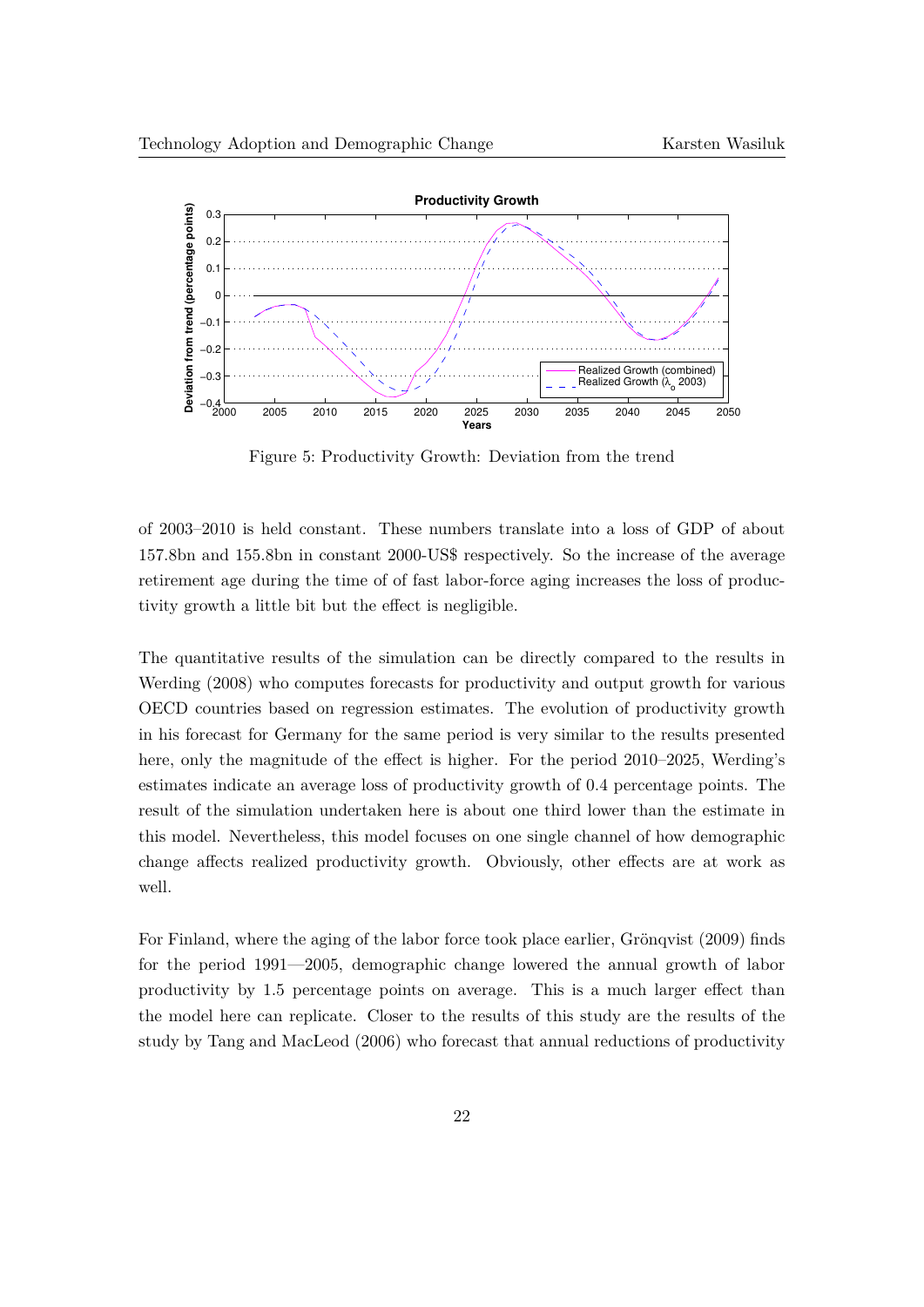<span id="page-22-0"></span>

Figure 6: The economy's average distance from the technological frontier with increased retirement age

growth lie in the range of 0.13–0.23 percentage points for Canada for 2001–2011, when the speed of labor force aging is the greatest. This is a very similar magnitude to the results that the simulation here has provided.

#### **Increasing the retirement age:**

As a policy experiment, the effect of an additional increase of the average retirement age by 3 years is simulated. Such an increase can be achieved by raising the statutory retirement age as it is done in Germany and many other European countries at the very moment, or by reducing the number of people who drop out of the labor force early. For the simulation, the three additional years are added to the average retirement age that is projected for 2015 onward. This gives an average retirement age of 65.8 years. The results are compared to the benchmark economy with an average retirement age of 60.9 years, which is the average of the projected retirement age for the period 2003–2010. As before, it is assumed that the increase of the average retirement age comes unexpected for the firms, so transitional dynamics are not regarded.

The effects of the additional increase of the average retirement age are illustrated in Figure [6a,](#page-22-0) where the dashed line represents the evolution of the economy with increased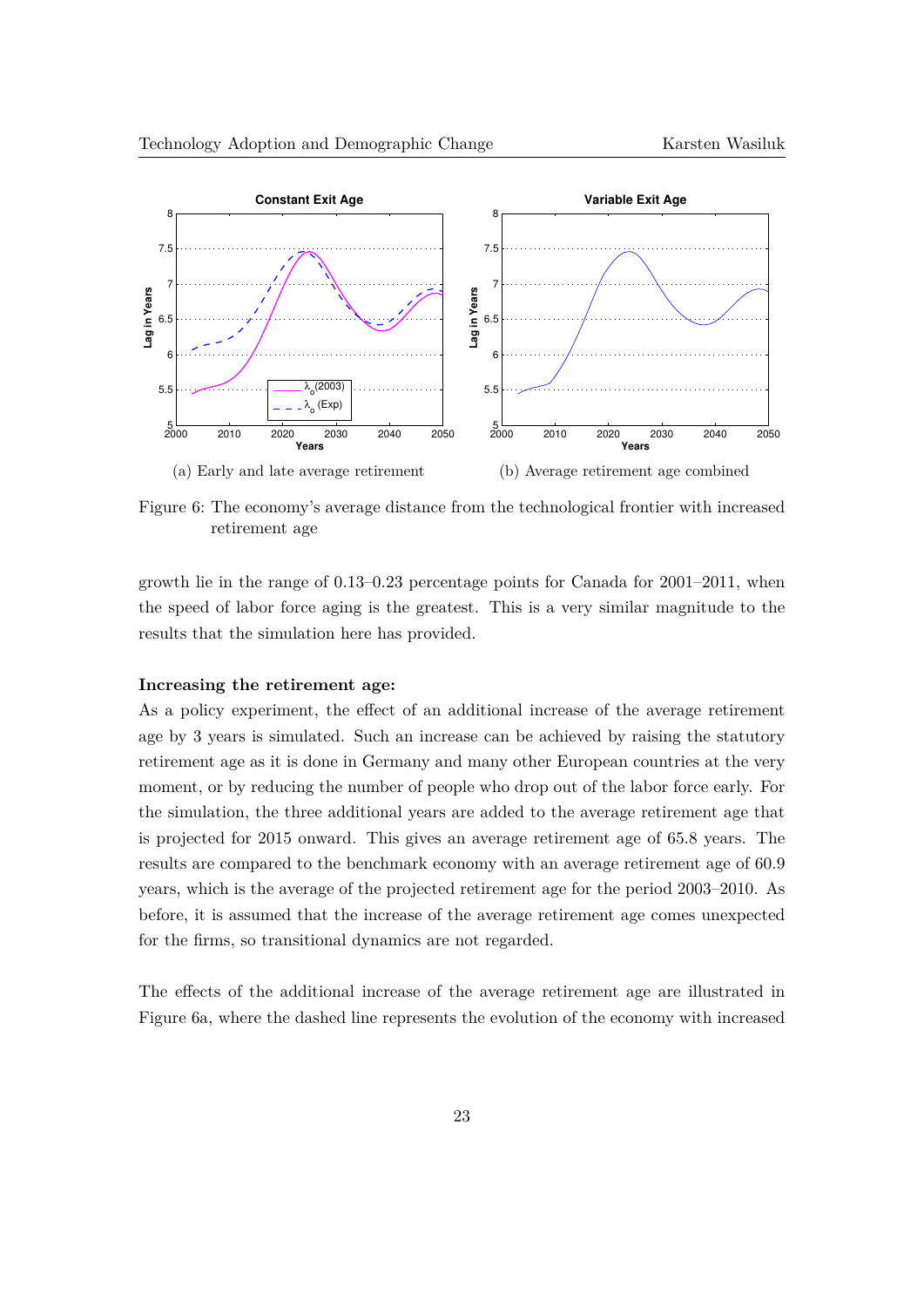<span id="page-23-0"></span>

Figure 7: Productivity Growth: Deviation from the trend with increased retirement age

retirement age compared to the solid line which stands for the economy with low retirement age. The economy with higher average retirement age starts now with an even greater distance to the technological frontier because the negative effect of an increase in the retirement age predominates. However, the effect of demographic change on the economy's technology lag is so much lower that this negative effect is completely compensated by 2025 and the economy's maximum distance from the technological frontier is not higher than that of the economy with the early retirement rate.

Figure [7](#page-23-0) compares the deviation of the realized technological progress from the long-run trend for all three scenarios: the solid line represents the evolution of the economy with the experimentally increased retirement age from 2015 onward, the dashed line represents the projected real change of the retirement age and the dash-dot line illustrates the economy when the average retirement age of the period 2003–2010 is held constant. It can be seen the experimental economy is the first to loose technological progress, however, productivity growth does not fall as deep as in the economy with the real projected change in the average retirement age and it recovers faster. The predicted loss of productivity growth for the period 2010–2025 is 0.233 percentage points which translates into a monetary loss of 148.7bn in constant 2000-US\$. These numbers imply that an additional increase of the average retirement age would lower the cost of demographic change over the period 2010–2025 compared to the scenario with the real projected change of the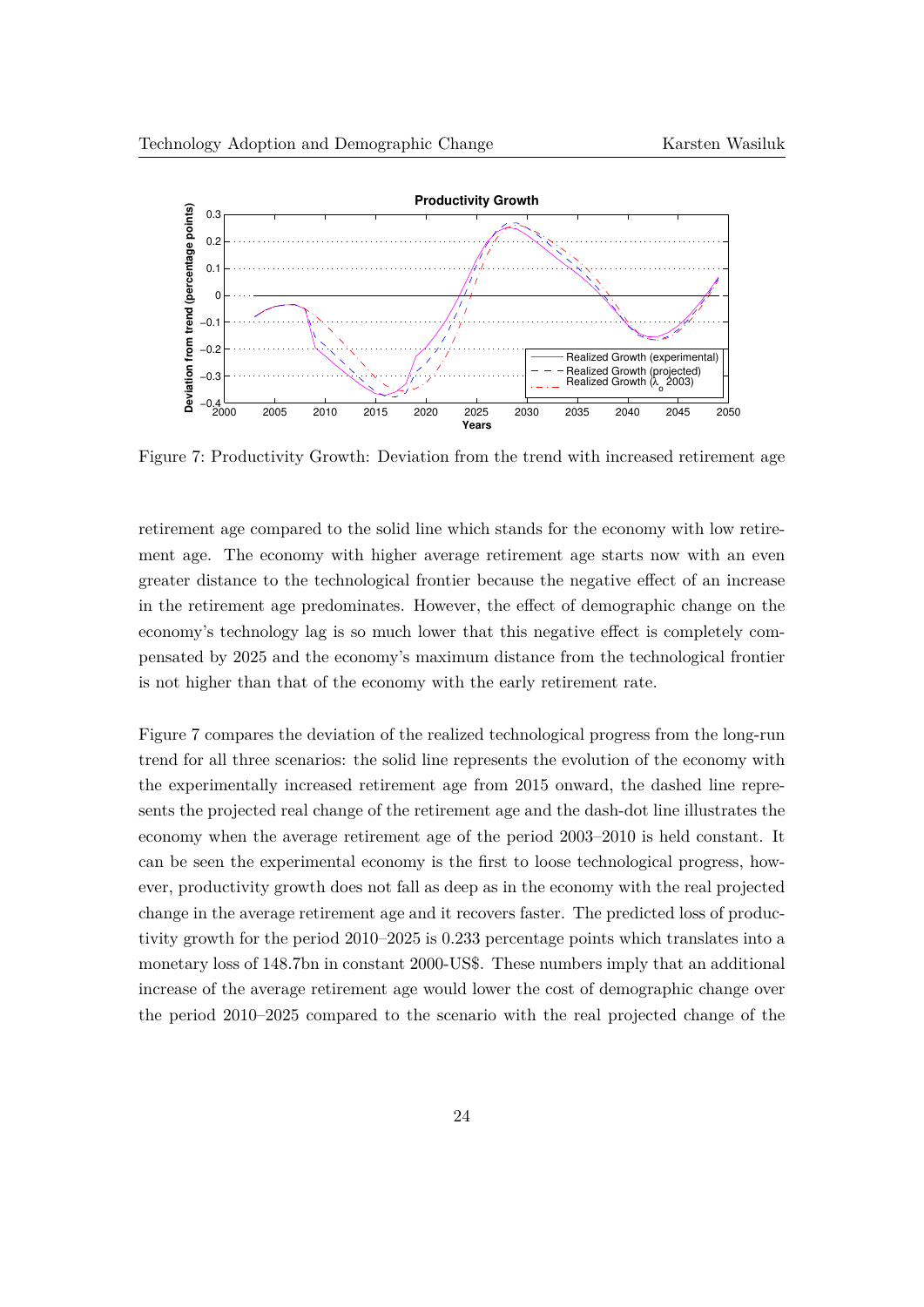average retirement age and the case with constant average retirement rate. However, the positive effect is very small.

# **6 Conclusion**

The demographic change that is ongoing in the industrialized countries leads to massive changes in the age composition of the labor force. In many OECD countries, the share of workers aged 55 and above in the labor force will increase by 50–100% between 2000–2030. This paper focuses on the consequences of labor force aging for the rate of productivity growth.

A number of empirical studies have shown that firms that employ on average older workers lag further behind the the technological frontier than firms with younger workers. [\(Aubert et al.,](#page-26-5) [2006;](#page-26-5) [Meyer,](#page-27-6) [2007,](#page-27-6) [2009;](#page-27-7) [Malmberg et al.,](#page-27-8) [2008\)](#page-27-8) To replicate these results, I develop a model of firm dynamics in a competitive economy where firms expand or contract, make technology choices and enter and exit the market. The economy is populated with overlapping generations of workers that undergo a stochastic aging process, which the firms take into account. The model shows that having older workers in their workforce lets firms delay technology updating and choose older technology.

I then calibrate the model to match the German economy and simulate the predicted changes in the labor force composition for the period 2003–2050. This time period is not only marked by a strong increase in the share of old workers but also by an increase in the average retirement age. In order to disentangle the two effects, I analyze the consequences of demographic change on the macroeconomic performance with and without the increase in the retirement age. The results show that labor force aging has severe consequences on the economy: as the share of workers aged 55 and above increases strongly from 2010 onward, the economy moves away from the technological frontier which results in lower realized growth during this period.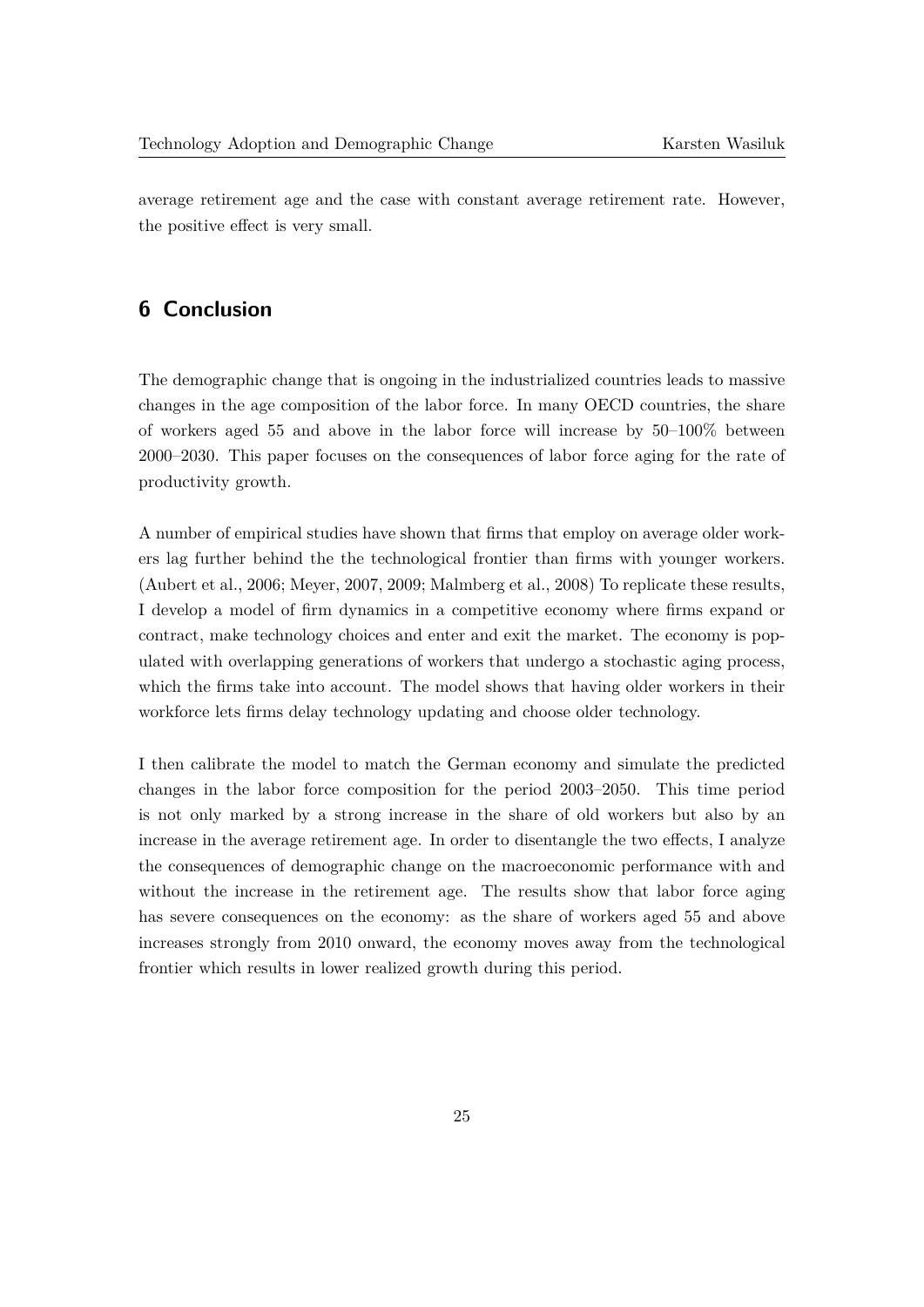It is found that demographic change lowers the average rate of realized productivity growth by about 0.24 percentage points below the long-run trend over the period 2010– 2025. This loss of productivity growth translates into a loss of approximately 156bn in constant 2000-US\$. Taking the change in the average retirement age into account changes the results only very little as the resulting effect at the micro-level, shorter updating intervals, and the effect at the macro-level, more firms with older workers, outbalance each other. A comparison of the simulation results to other studies indicate that the model's results are in a plausible range. Since the model focuses only on a single mechanism by which labor force aging effects productivity growth, it is quite possible that the results understate the negative impact of labor-force aging on productivity growth. Finally, a policy experiment is undertaken and an increase of the average retirement age by three additional years from 2015 onward is simulated. It turns out, that the loss of productivity growth due to demographic change is slightly reduced compared to the other two scenarios, but the difference is very small.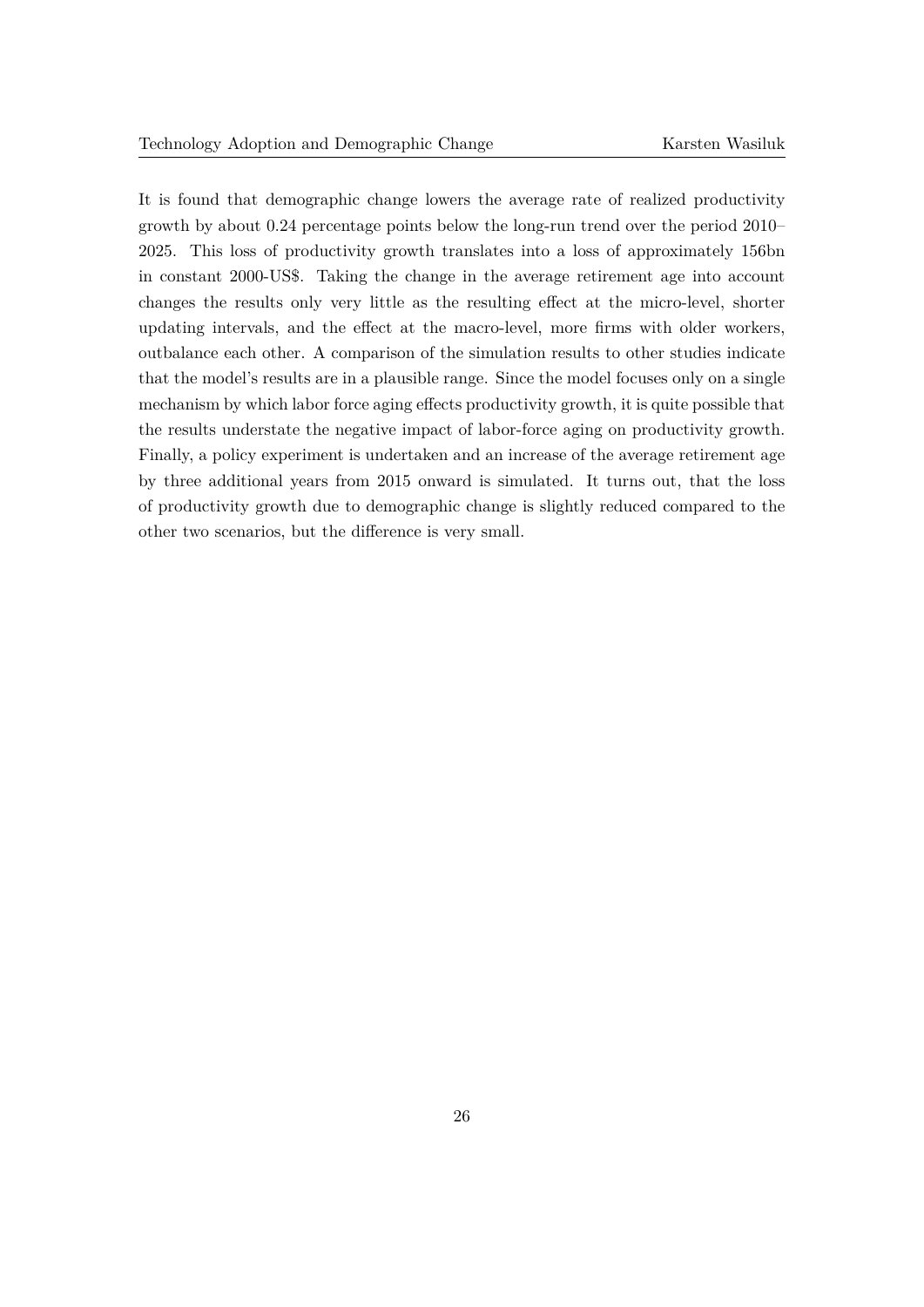# **References**

- <span id="page-26-4"></span>Ahituv, A. and J. Zeira (2000). Technical progress and early retirement. CEPR Discussion Paper 2614, CEPR.
- <span id="page-26-5"></span>Aubert, P., E. Caroli, and M. Roger (2006, February). New technologies, organisation and age: firm-level evidence. *The Economic Journal 116* (509), F73–F93.
- <span id="page-26-8"></span>Becker, G. S. (1962). Investment in human capital: A theoretical analysis. *The Journal of Political Economy 70* (5), 9–49.
- <span id="page-26-9"></span>Carone, G. (2005, November). Long-term labour force projections for the 25 EU member states: A set of data for assessing the economic impact of ageing. European Economy. Economic Papers 235, European Commission.
- <span id="page-26-11"></span>Comin, D. and B. Hobija (2010). An exploration of technology diffusion. *The American Economic Review 100* (5), 2031–2059.
- <span id="page-26-2"></span>de Grip, A. and J. van Loo (2002). The economics of skills obsolescence: A review. *Research in Labor Economics 21*, 1–26.
- <span id="page-26-10"></span>Eurostat (2012). Business demography indicators presented by size class (until 2007; NACE rev. 1.1). *Structural business statistics (database)*.
- <span id="page-26-0"></span>Feyrer, J. (2007, February). Demographics and productivity. *Review of Economics and Statistics 89* (1), 100–109.
- <span id="page-26-1"></span>Grönqvist, C. (2009). The effect of labour force ageing on productivity in finland. Bank of Finland Monetary Policy and Research working paper 07/2009, Bank of Finland Monetary Policy and Research working paper.
- <span id="page-26-7"></span>Helpman, E. and A. Rangel (1999, December). Adjusting to a new technology: Experience and training. *Journal of Economic Growth 4* (4), 359–383.
- <span id="page-26-6"></span>Hopenhayn, H. and R. Rogerson (1993, October). Job turnover and policy evaluation: A general equilibrium analysis. *Journal of Political Economy 101* (5), 915–938.
- <span id="page-26-3"></span>Klös, H. P. (2000, February). Ältere arbeitnehmer: Entwicklungstrends und beschäftigungspolitischer reformbedarf. IW-Trends 02/2002, IW Institut der deutschen Wirtschaft Köln.
- <span id="page-26-12"></span>Kuwan, H., F. Bilger, D. Gnahs, and S. Seidel (2006). *Berichtssystem Weiterbildung IX - Integrierter Gesamtbericht zur Weiterbildungssituation in Deutschland*. Bonn, Berlin: Bundesministerium für Bildung und Forschung (BMBF).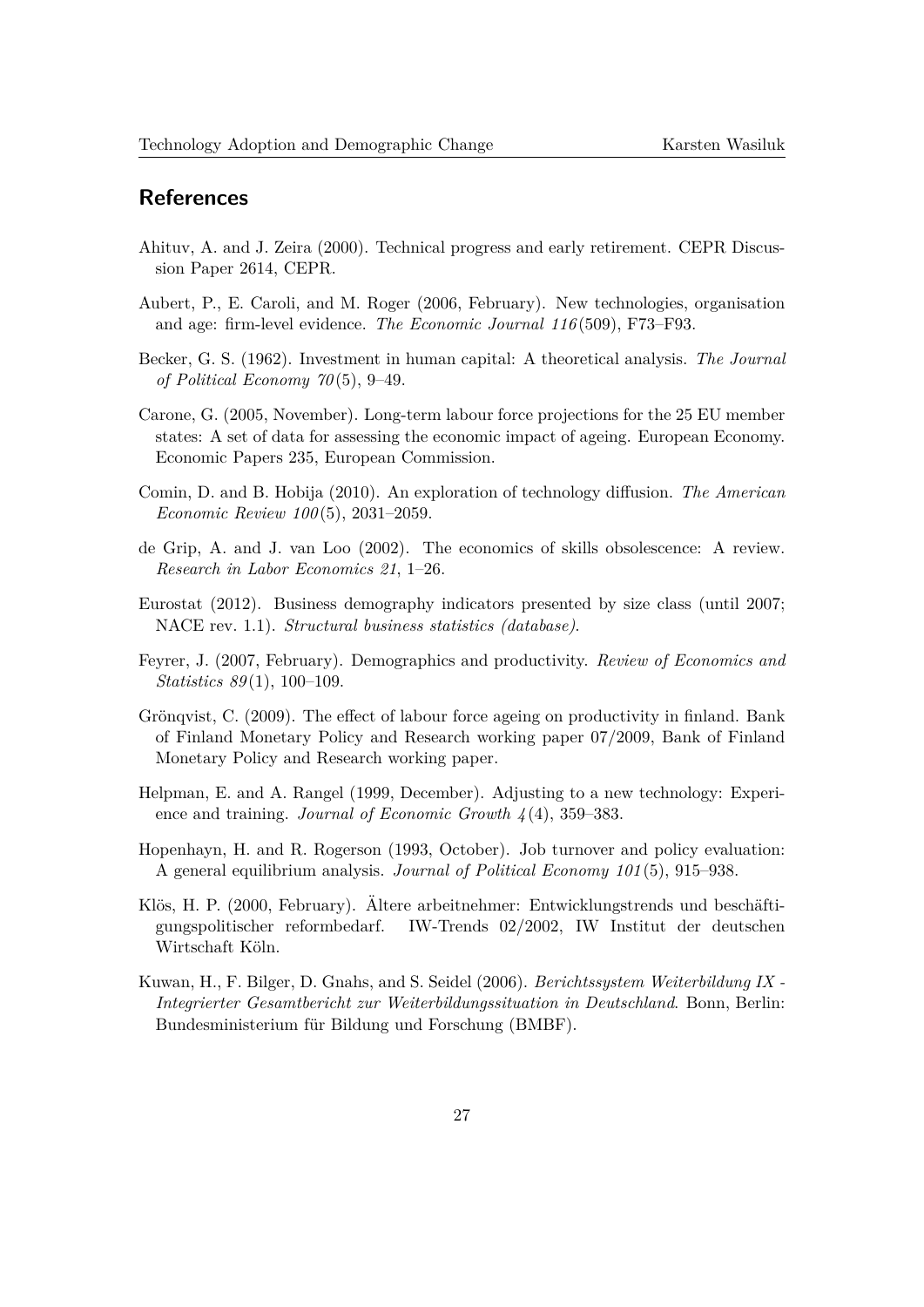- <span id="page-27-5"></span>Langot, F. and E. Moreno-Galbis (2008). Does the growth process discriminate against older workers? IZA Discussion Papers 3841, IZA.
- <span id="page-27-8"></span>Malmberg, B., T. Lindh, and M. Halvarsson (2008, January). Productivity consequences of workforce aging: Stagnation or horndal effect? *Population and Development Review 34*, 238–256.
- <span id="page-27-6"></span>Meyer, J. (2007). Older workers and the adoption of new technologies. ZEW Discussion Paper 07-050, ZEW - Centre for European Economic Research.
- <span id="page-27-7"></span>Meyer, J. (2009, November). Workforce age and technology adoption in small and medium-sized service firms. *Small Business Economics*.
- <span id="page-27-11"></span>Muehlemann, S. and H. Pfeifer (2012). The structure of hiring costs in germany. Leading House Working Paper 77, University of Zurich, Institute for Strategy and Business Economics (ISU).
- <span id="page-27-13"></span>OECD (2010). Structural business statistics. *Structural and Demographic Business Statistics (database)*.
- <span id="page-27-9"></span>OECD (2011). Labour force statistics: Population projections. *OECD Employment and Labour Market Statistics (database)*.
- <span id="page-27-10"></span>OECD (2012). Labour force statistics: Employment by job tenure intervals - average tenure. *Employment and Labour Market Statistics (database)*.
- <span id="page-27-12"></span>Pfeifer, C. and J. Wagner (2012). Age and gender composition of the workforce, productivity and profits: Evidence from a new type of data for german enterprises. IZA discussion paper no. 6381.
- <span id="page-27-1"></span>Rosen, S. (1975). Measuring the obsolescence of knowledge. In *Education, Income, and Human Behavior*, pp. 199–232. National Bureau of Economic Research, Inc.
- <span id="page-27-2"></span>Skirbekk, V. (2004). Age and individual productivity: A literature survey. *Vienna Yearbook of Population Research 2004*, 133–154.
- <span id="page-27-4"></span>Swanson, C. E., K. J. Kopecky, and A. Tucker (1997, April). Technology adoption over the life cycle and aggregate technological progress. *Southern Economic Journal 63* (4), 872–887.
- <span id="page-27-0"></span>Tang, J. and C. MacLeod (2006). Labour force ageing and productivity performance in canada. *Canadian Journal of Economics/Revue canadienne d'économique 39*(2), 582–603.
- <span id="page-27-3"></span>Weinberg, B. A. (2004, March). Experience and technology adoption. IZA Discussion Papers 1051, IZA.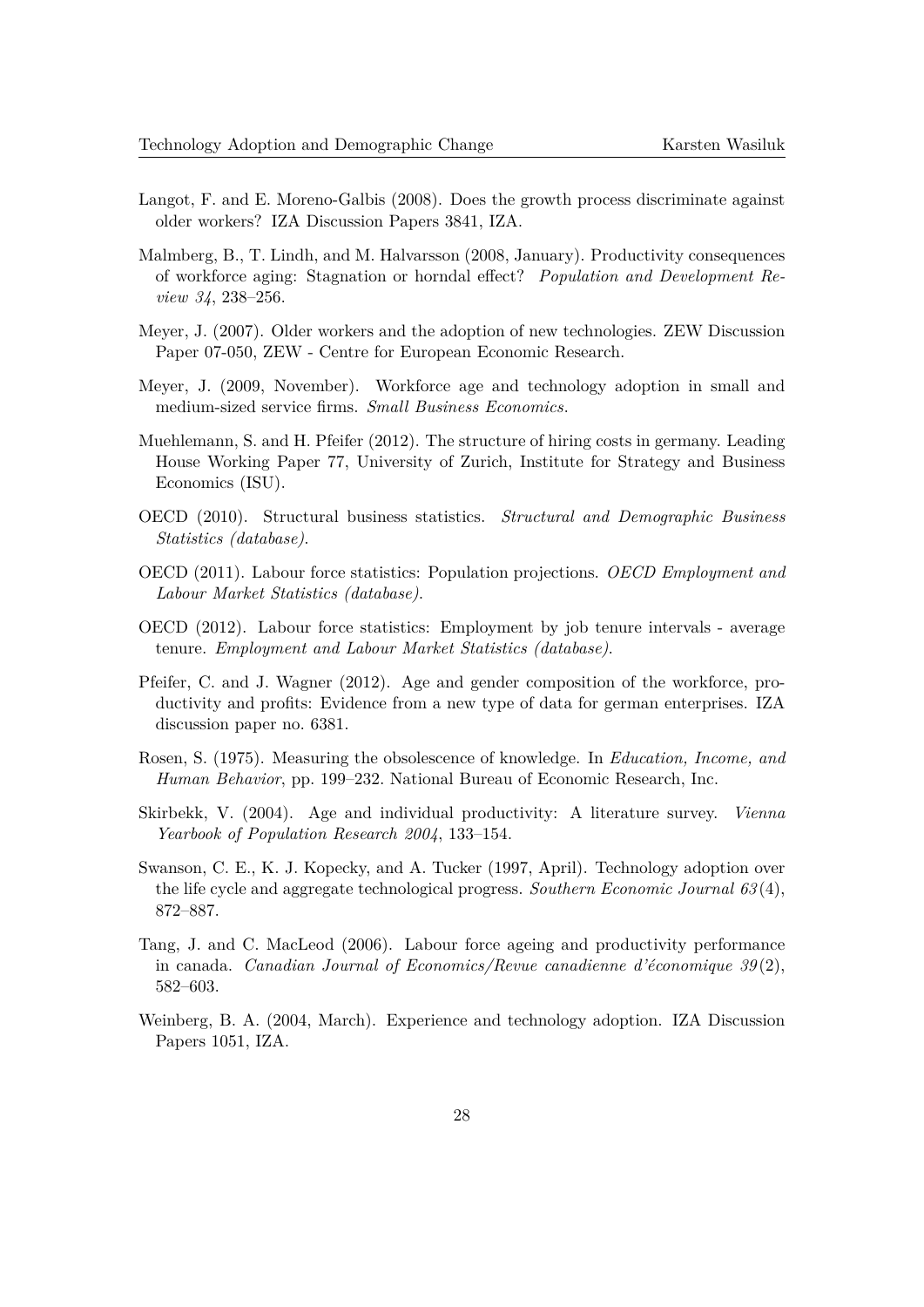<span id="page-28-0"></span>Werding, M. (2008). Ageing and productivity growth: are there macro-level cohort effects of human capital? CESifo Working Paper 2207, CESifo.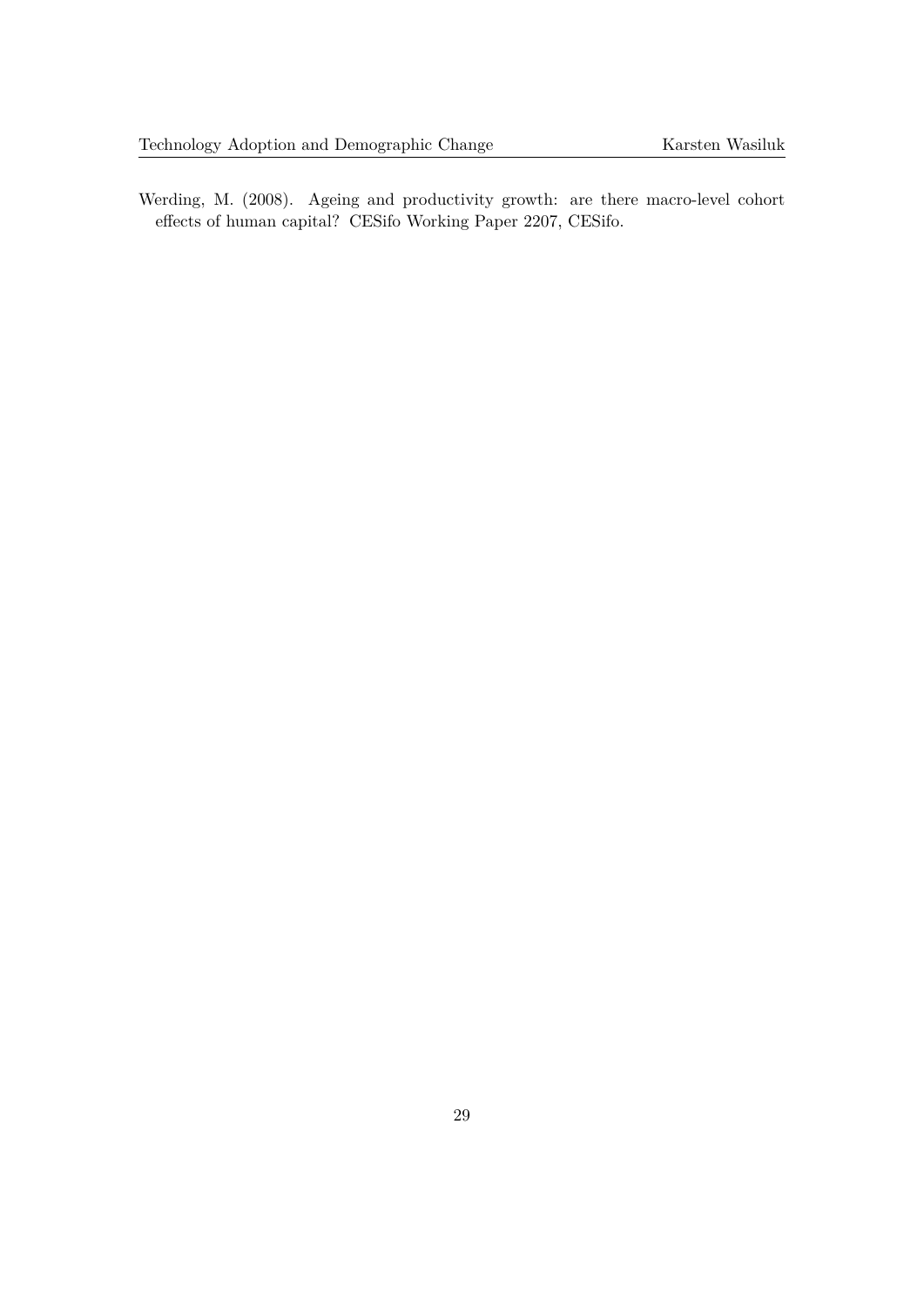# **Appendix**

## **Numerical Solution Procedure**

The numerical solution of the stationary equilibrium is split into two steps: the derivation of firm policies and wages, and the simulation of the stable firm distribution. As it will be explained below, depending on parameters both steps have to be either carried out only once or repeated multiple times until the stationary equilibrium is found.

The first part, the derivation of firm policies and wages is an iterative procedure. First, for given wages  $w_y, w_o$ , firm policies are derived by value function iteration. Then the free entry conditions [\(8\)](#page-8-0) and [\(9\)](#page-8-1) have to be checked in order to adapt the wages. As pointed out in section [3,](#page-6-0) there are two possibilities for firm entry in equilibrium: either two entrant types exist and both free entry conditions are binding for a certain pair  $(\Delta y, \Delta o)$  of hired workers, or only a single entrant type exist, i.e. only one of the free entry conditions is binding, the other is strictly negative for all hiring possibilities. If two entrant types exist and these entrant types hire workforces with different age structures, as described in section [3,](#page-6-0) the two labor markets can be cleared by adjustment of the entering firms. The wages for young and old workers are adapted until both free entry conditions are binding. For every change in the wages, firm policies have to be derived anew, so the whole process is iterative. Once the wages have been found, the firm distribution can be simulated. This is done by populating the economy with a constant flow of young workers in every period and allow firms to enter that hire these workers. This simulation is run until the firm distribution, represented by the measure  $\mu(y, o, k)$ has become stationary.

If it is not possible for both free entry conditions to be binding, then only one entrant type exist. In this case the wages for young and old workers have to be adapted to have one of the free entry conditions binding and to clear both labor markets simultaneously by the single entrant type while the other free entry condition one is strictly negative. The single entrant type must hire exactly the ratio of young and old workers that becomes unemployed in a period and is not directly hired by existing firms in equilibrium. To find this solution, the firm distribution has to be simulated every time a new pair of wages is chosen and policy functions have been derived and it is checked whether labor markets are cleared in equilibrium. In the case of a single entrant type, wages and firm policies are not independent of the share of young and old workers in the economy. This implies that a change in the relation of young and old workers (by demographic change) demands for a different hiring policy of entrants at different wages.